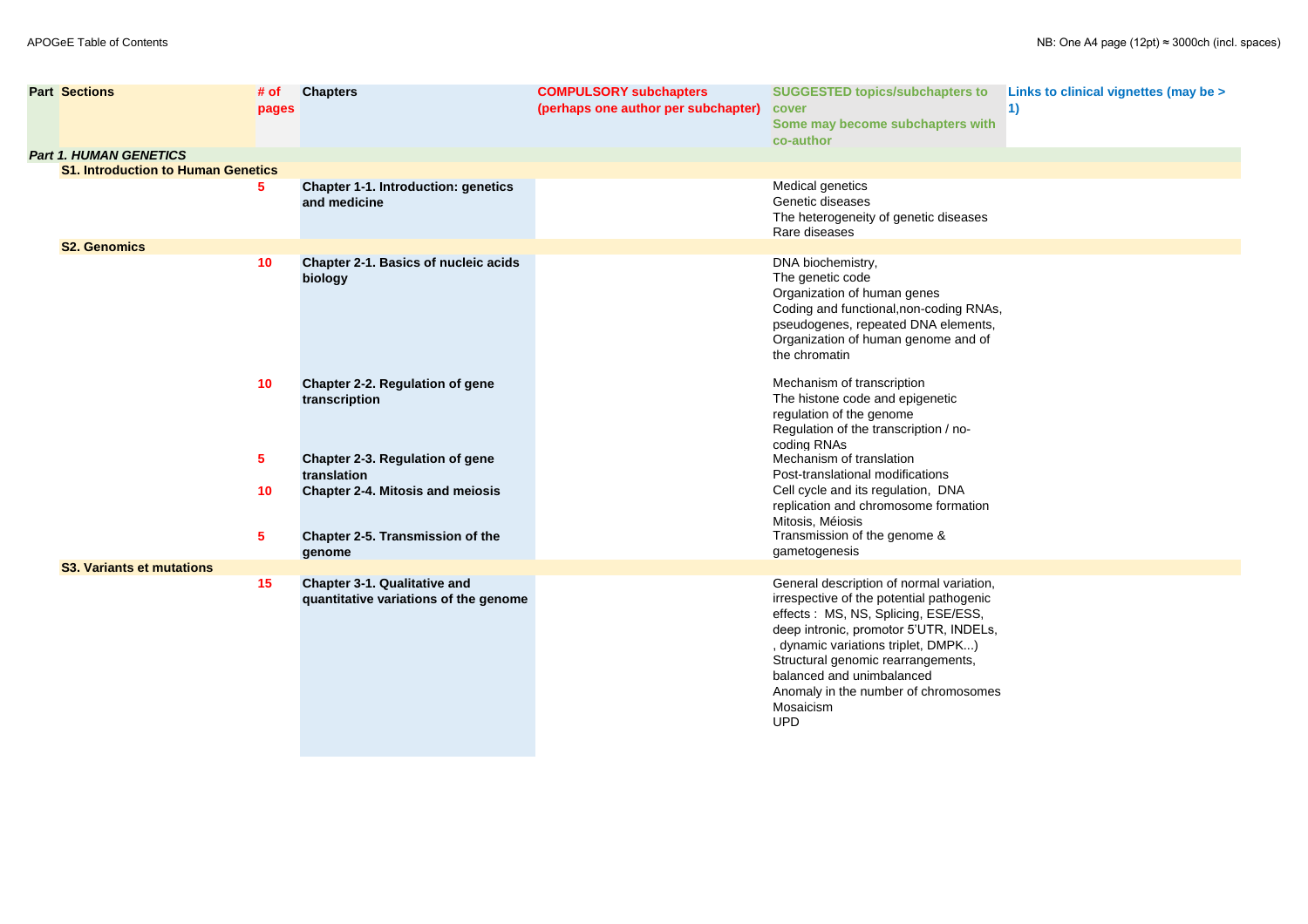| ters to                                         | Links to clinical vignettes (may be > |
|-------------------------------------------------|---------------------------------------|
| ers with                                        | 1)                                    |
| GoF,<br>rph,<br>nal<br>hannels,<br>proteins<br> |                                       |

| <b>Part Sections</b>                                         | # of            | <b>Chapters</b>                                                                                | <b>COMPULSORY subchapters</b>       | <b>SUGGESTED topics/subchapters to</b>                                                                                                                                                                                                                          |
|--------------------------------------------------------------|-----------------|------------------------------------------------------------------------------------------------|-------------------------------------|-----------------------------------------------------------------------------------------------------------------------------------------------------------------------------------------------------------------------------------------------------------------|
|                                                              | pages           |                                                                                                | (perhaps one author per subchapter) | cover<br>Some may become subchapters with<br>co-author                                                                                                                                                                                                          |
|                                                              | 10              | <b>Chapter 3-2. Functional</b><br>consequences of mutations on<br>proteins (selected examples) |                                     | Discussion of LoF/hypomorpg, GoF,<br>hypermorph, néomorph, antimorph,<br>dominant neg and other functional<br>effects. Enzymes, Receptors, Channels,<br>Signal transduction, Structural proteins<br>Other pathogenic mechanism:<br>modification of ncRNA, miRNA |
|                                                              | 10              | <b>Chapter 3-3. Formal genetics:</b><br>heredity modes                                         |                                     | AD, AR, XLR,<br>Pseudoautosomal heredity<br>Chromosomal inheritance<br>Mitochondrial inheritance<br>Non-mendelian inheritance<br>Mosaicism<br>Uniparental disomy                                                                                                |
|                                                              | 5               | <b>Chapter 3-4. Genotype/phenotype</b><br>relationships                                        |                                     | Functional appoach to Mendian<br>inheritance: basis of dominant and of<br>recessive inheritance at cellular level<br>(distinct from the "formal" and classical<br>aspect in section on clinical gzetics                                                         |
|                                                              | 5               | Chapter 3-5. Mechanism for the<br>emergence of mutations                                       |                                     | Basics of point mutation, gene<br>conversion, Including genomic variation:<br>Low copy repeats, NAHR, FOSTES                                                                                                                                                    |
|                                                              | $5\overline{)}$ | <b>Chapter 3-6. Descriptive</b><br>nomenclature of gene and genomic<br>anomalies               |                                     | Descriptive nomenclature of gene<br>anomalies (HGVS)<br>Descriptive nomenclature of<br>cytogenomic anomalies (ISCN)                                                                                                                                             |
|                                                              | $5\phantom{.0}$ | <b>Chapter 3-7. Strategies to link a</b><br>phenotype to a gene                                |                                     | Genetic linkage studies in families<br>positional cloning, genetic map,<br>recombination rate<br>LOD-Score                                                                                                                                                      |
|                                                              | $5\overline{)}$ | <b>Chapter 3-8. Transgenesis</b>                                                               |                                     | Additive transgenesis and homologous<br>recombination in ES cells: KO, KI,<br>conditional KO (Cre-LoxP)<br>Gene editing CRISPR-Cas9                                                                                                                             |
| S4. Multifactorial/genetic predisposition to common diseases | $5\phantom{.0}$ | <b>Chapter 3-9. Model organisms</b>                                                            |                                     | General overview of the main model<br>organisms                                                                                                                                                                                                                 |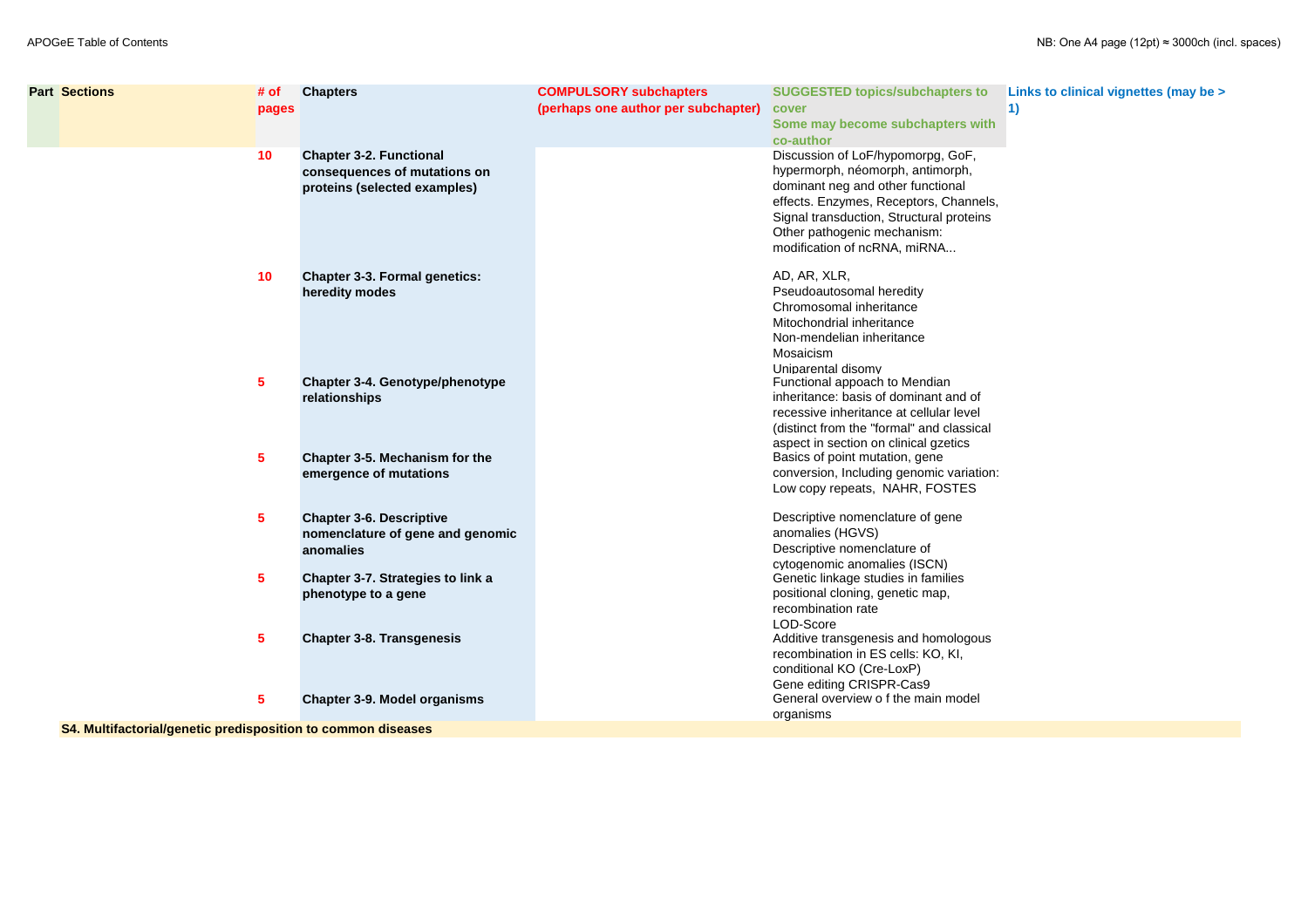| <b>Part Sections</b>                                | # of<br>pages  | <b>Chapters</b>                                                                              | <b>COMPULSORY subchapters</b><br>(perhaps one author per subchapter) | <b>SUGGESTED topics/subchapters to</b><br>cover<br>Some may become subchapters with<br>co-author                                                                                                                                                                   | Links to clinical vignettes (may be ><br>$\vert$ 1) |
|-----------------------------------------------------|----------------|----------------------------------------------------------------------------------------------|----------------------------------------------------------------------|--------------------------------------------------------------------------------------------------------------------------------------------------------------------------------------------------------------------------------------------------------------------|-----------------------------------------------------|
| <b>S5. Genetics and human populations</b>           | 15             | <b>Chapter 4-1. Multifactorial/genetic</b><br>predisposition to common diseases              |                                                                      | Complex diseases<br>Heritability<br>Common alleles or rare alleles,<br>continuous polygenic model and<br>polygenic threshold model<br>Linkage analysis<br><b>Association studies</b><br>Pangenomic association studies                                             |                                                     |
|                                                     | 10             | <b>Chapter 5-1. Genetics and human</b>                                                       |                                                                      | Hardy and Weinberg equilibrium                                                                                                                                                                                                                                     |                                                     |
|                                                     |                | populations                                                                                  |                                                                      | Linkage and linkage desequilibrium<br>Disturbing HW equilibrium<br>Stratification of populations<br>Migration, genetic flux and genetic drift<br>Preferential unions, endogamy and<br>consanguinity<br>Mutation and natural selection<br>Human races do not exist  |                                                     |
| <b>Part 2. CLINICAL APPLICATIONS OF GENETICS</b>    |                |                                                                                              |                                                                      |                                                                                                                                                                                                                                                                    |                                                     |
| <b>S6. Omics</b>                                    |                |                                                                                              |                                                                      |                                                                                                                                                                                                                                                                    |                                                     |
|                                                     | 10             | <b>Chapter 6-1. Classical technologies</b>                                                   | <b>Classical cytogenetics and FISH</b><br><b>Molecular</b>           | Description of the main techniques<br>Historical aspects: positional cloning of<br>disease-causing genes<br>Detection of short sequence variants<br><b>PCR</b><br>Sanger sequencing<br><b>Expansion detection</b><br>Methylation detection<br>Quantitative dosages |                                                     |
|                                                     | 10             | <b>Chapter 6-2. Genomics technologies</b>                                                    | <b>Molecular cytogenetics</b>                                        | CGH and SNP arrays                                                                                                                                                                                                                                                 |                                                     |
|                                                     |                |                                                                                              | <b>NGS</b><br><b>Other</b>                                           | NGS technologies (short reads)<br>NGS technologies (long reads)<br>Detecting structural rearrangements                                                                                                                                                             |                                                     |
|                                                     |                |                                                                                              |                                                                      | (Nano)                                                                                                                                                                                                                                                             |                                                     |
|                                                     | $\mathbf{3}$   | <b>Chapter 6-3. Transcriptomics</b><br>technologies                                          |                                                                      | RNA seq<br>Gene expression profiling                                                                                                                                                                                                                               |                                                     |
|                                                     | 5              | <b>Chapter 6-4. Epigenomics</b><br>technologies                                              |                                                                      | Investigation of chromatine architecture<br>ATAC-Seq<br>Conformation capture technologies                                                                                                                                                                          |                                                     |
|                                                     | 2 <sup>1</sup> | <b>Chapter 6-5. Proteomics and</b>                                                           |                                                                      | Mass spectrometry                                                                                                                                                                                                                                                  |                                                     |
|                                                     | 5              | metabolomics technologies<br><b>Chapter 6-6. Establish the</b><br>pathogenicity of a variant |                                                                      | <b>ACMG</b> classification                                                                                                                                                                                                                                         |                                                     |
| <b>S7. Clinical genetics and genetic counseling</b> |                |                                                                                              |                                                                      |                                                                                                                                                                                                                                                                    |                                                     |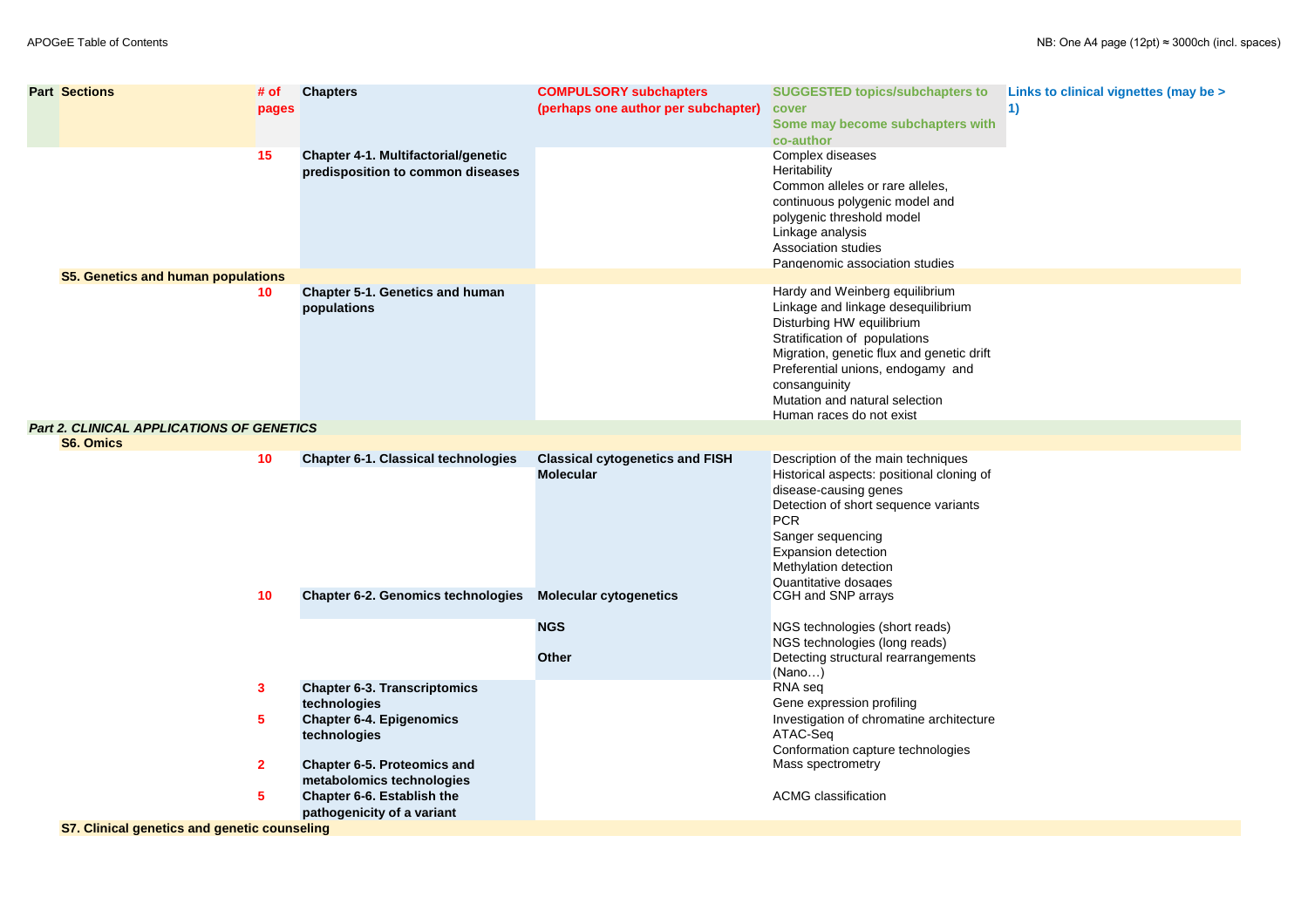| <b>Part Sections</b>                            | # of<br>pages           | <b>Chapters</b>                                                                    | <b>COMPULSORY subchapters</b><br>(perhaps one author per subchapter)      | <b>SUGGESTED topics/subchapters to</b><br>cover<br>Some may become subchapters with                                                                                                                                         | Links to clinical vignettes (may be ><br>1) |
|-------------------------------------------------|-------------------------|------------------------------------------------------------------------------------|---------------------------------------------------------------------------|-----------------------------------------------------------------------------------------------------------------------------------------------------------------------------------------------------------------------------|---------------------------------------------|
|                                                 | $5\phantom{.0}$         | <b>Chapter 7-1. Basics of risk calculation</b><br>applied to genetics              |                                                                           | co-author<br><b>Risk calculation</b><br><b>Bayes</b>                                                                                                                                                                        |                                             |
|                                                 | 10                      | <b>Chapter 7-2. Genetic counseling</b>                                             |                                                                           | Pedigree drawing<br>Genetic counseling in Mendelian<br>disorders<br>Genetic counseling in genomic disorders<br>Genetic counseling in common disorders<br>Genetic clinics : practical aspects<br>/communication strategy /   |                                             |
|                                                 | $\overline{\mathbf{5}}$ | <b>Chapter 7-3. Carrier testing in families</b>                                    |                                                                           |                                                                                                                                                                                                                             |                                             |
|                                                 | $5^{\circ}$             | <b>Chapter 7-4. Presymptomatic</b><br>diagnosis                                    |                                                                           |                                                                                                                                                                                                                             |                                             |
|                                                 | 3                       | <b>Chapter 7-5. Regulatory aspects of</b><br>the practice of genetic testing in EU |                                                                           | Regulatory aspects of the practice of<br>genetic testing in EU (overview + annex:<br>27 sections by country)                                                                                                                |                                             |
|                                                 | 3                       | Chapter 7-6. The management of rare<br>diseases in EU and the ERNs                 |                                                                           | The management of rare diseases in EU<br>and the ERNs                                                                                                                                                                       |                                             |
| S8. Genetic control of normal human development |                         |                                                                                    |                                                                           |                                                                                                                                                                                                                             |                                             |
|                                                 | $5^{\circ}$             | <b>Chapter 8-1. Developmental genetics Overview</b>                                |                                                                           | Genetic control of development<br>Epigenetic control of development<br>(examples by organ are in the pathway<br>section)                                                                                                    |                                             |
|                                                 | $\mathbf{2}$            | <b>Chapter 8-2. Genetic of</b><br>developmental pathways                           | <b>DP1: Early embryonic development</b><br>and Left-Right Asymmetry       | Basics of embryologic development with May refer to some of the clinical<br>the main gene partners (may refer to vignettes or to clinically oreinted<br>pathways and processes described in<br>the next sections: S9 to S13 | prorblms (discussed in part 4)              |
|                                                 | $\overline{2}$          |                                                                                    | <b>DP2: Neural Crest Formation and</b><br><b>Craniofacial Development</b> | Idem                                                                                                                                                                                                                        | <b>Idem</b>                                 |
|                                                 | $\overline{2}$          |                                                                                    | <b>DP3: Development of the Nervous</b><br>System: neural tube             | Idem                                                                                                                                                                                                                        | <b>Idem</b>                                 |
|                                                 | $\overline{2}$          |                                                                                    | <b>DP4: Development of the Nervous</b><br><b>System: neuronogenesis</b>   | Idem                                                                                                                                                                                                                        | <b>Idem</b>                                 |
|                                                 | $\overline{\mathbf{2}}$ |                                                                                    | DP5. Development of the Eye                                               | Idem                                                                                                                                                                                                                        | <b>Idem</b>                                 |
|                                                 | $\overline{2}$          |                                                                                    | DP6. Development of the Ear                                               | Idem                                                                                                                                                                                                                        | <b>Idem</b>                                 |
|                                                 | $\overline{2}$          |                                                                                    | DP7. Muscle and Somite Development Idem                                   |                                                                                                                                                                                                                             | <b>Idem</b>                                 |
|                                                 | $\mathbf{2}$            |                                                                                    | <b>DP8. Bone and Cartilage</b>                                            | Idem                                                                                                                                                                                                                        | <b>Idem</b>                                 |
|                                                 | $\overline{2}$          |                                                                                    | DP9. Development of the limbs                                             | Idem                                                                                                                                                                                                                        | <b>Idem</b>                                 |
|                                                 | 2                       |                                                                                    | <b>DP10. Cardiogenesis</b>                                                | Idem                                                                                                                                                                                                                        | <b>Idem</b>                                 |
|                                                 | $\overline{2}$          |                                                                                    | <b>DP11. Kidney</b>                                                       | Idem                                                                                                                                                                                                                        | <b>Idem</b>                                 |
|                                                 |                         |                                                                                    |                                                                           |                                                                                                                                                                                                                             |                                             |

| ters to  | <b>Links to clinical vignettes (may be &gt;</b> |
|----------|-------------------------------------------------|
|          | 1)                                              |
| ers with |                                                 |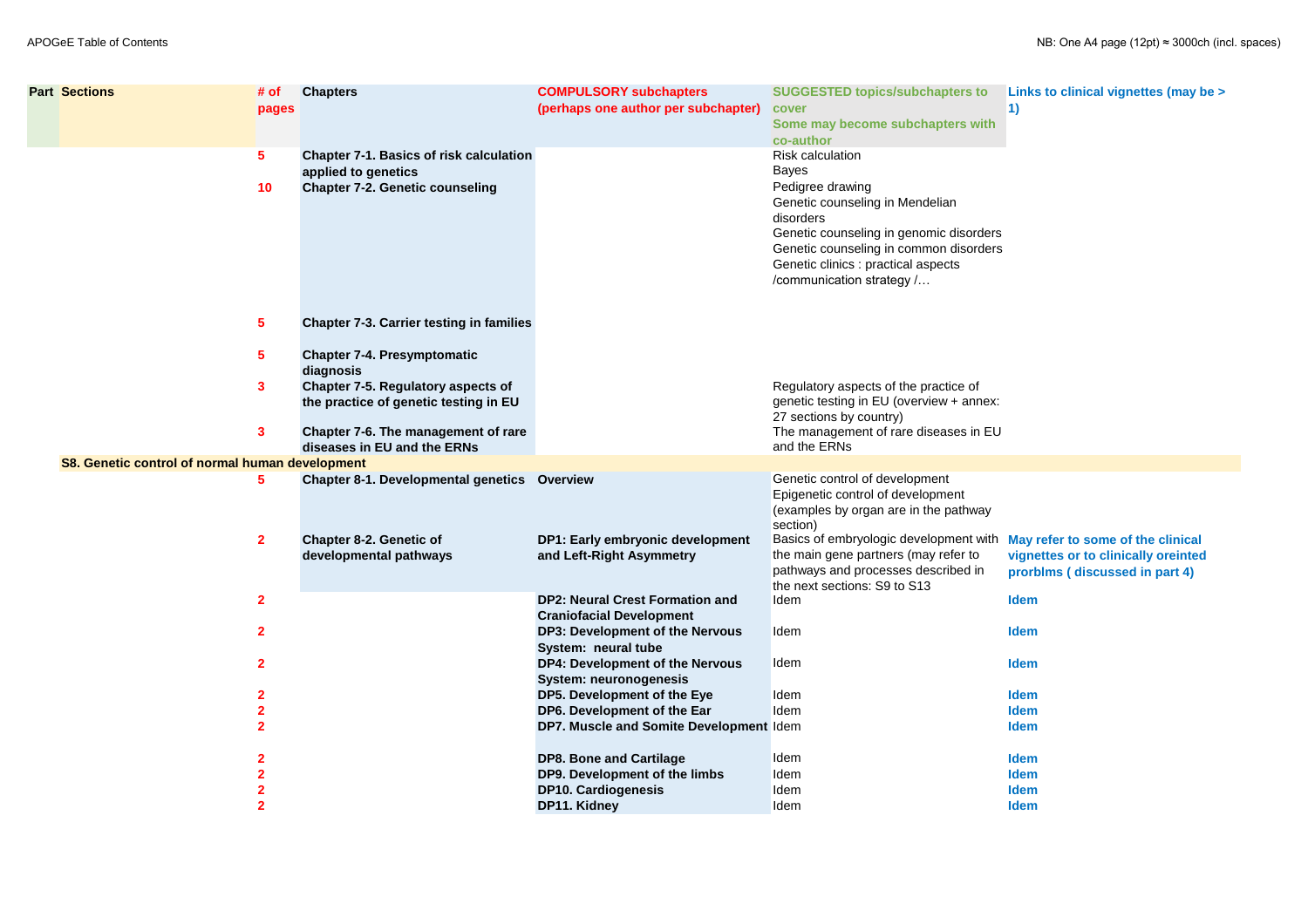| $\mathbf{2}$<br>DP12. Development of the<br>Idem<br><b>Idem</b><br>Endodermal Derivatives: Lung, Liver,<br><b>Pancreas, and Gut</b><br>$\overline{2}$<br>DP13. Development of skin and<br>Idem<br><b>Idem</b><br><b>Epidermal Appendages: Teeth and</b><br>Hair<br><b>DP14. Control of sex determination</b><br>Idem<br><b>Idem</b><br>Part 3. GENETICS IN MEDICINE : etiopathogenic approach<br><b>S9. Genetic basis of metabolic processes</b><br>Organisation of the chapter to be defined<br><b>Chapter 9-1. Metabolic disorders</b><br>A1. amino acid metabolism & urea<br>$\mathbf{2}$<br>by JZ : current sections with A# used for<br>(inborn errors)<br>cycle<br>cross indexing with Vignettes, but may<br>be merged<br>A2. carbohydrate metabolism<br>$\mathbf{2}$<br>$\overline{2}$<br>A3. fatty acid, carnitine and ketone<br>body<br>$\overline{2}$<br>A4. Mitochondria: energy metabolism<br>$\mathbf{2}$<br>A5. lipid metabolism<br>$\overline{\mathbf{2}}$<br>A6. lipoprotein metabolism<br>$\overline{2}$<br>A7. Complex molecule degradation -<br>Iysosomal disorders<br>A8. Peroxisomes<br>$\mathbf{2}$<br>$\overline{2}$<br>A9. purine, pyrimidine and nucleotide<br>metabolism<br>A10. Cofactors ands vitamins<br><b>A11. Porphirins</b><br>A12. Steroids<br>A13. Glycosylation (O and N)<br>A14. Metal<br><b>S10. Genetic basis of Intracellular signalling</b><br>General principles of cell signaling<br><b>Chapter 10-1. Signaling pathways</b><br><b>Cell receptors overview</b><br>Overview of the pathway with visual<br><b>C1. SHH Signaling Pathway</b><br>$\mathbf{2}$<br>representation of the pathway, overview<br>of the major physiological processes,<br>and a table or list of the disorders that<br>involve this pathway<br><b>C2. Wnt Signaling Pathway</b><br>Idem<br>$\mathbf{2}$<br><b>C3. TGF-b Signaling Pathway</b><br>Idem<br><b>C4. FGF Signaling Pathway</b><br>Idem<br><b>C5. GDNF Signaling Pathway</b><br>Idem<br><b>C6. RTK/RAS/MAP &amp; PI3K/AKT</b><br>Idem<br>$\overline{2}$ | <b>Part Sections</b> | # of<br>pages | <b>Chapters</b> | <b>COMPULSORY subchapters</b><br>(perhaps one author per subchapter) | <b>SUGGESTED topics/subchapters to</b><br>cover<br>Some may become subchapters with<br>co-author | Links to clinical vignettes (may be ><br>$\vert$ 1) |
|-------------------------------------------------------------------------------------------------------------------------------------------------------------------------------------------------------------------------------------------------------------------------------------------------------------------------------------------------------------------------------------------------------------------------------------------------------------------------------------------------------------------------------------------------------------------------------------------------------------------------------------------------------------------------------------------------------------------------------------------------------------------------------------------------------------------------------------------------------------------------------------------------------------------------------------------------------------------------------------------------------------------------------------------------------------------------------------------------------------------------------------------------------------------------------------------------------------------------------------------------------------------------------------------------------------------------------------------------------------------------------------------------------------------------------------------------------------------------------------------------------------------------------------------------------------------------------------------------------------------------------------------------------------------------------------------------------------------------------------------------------------------------------------------------------------------------------------------------------------------------------------------------------------------------------------------------------------------------------------------------------------------------------------|----------------------|---------------|-----------------|----------------------------------------------------------------------|--------------------------------------------------------------------------------------------------|-----------------------------------------------------|
|                                                                                                                                                                                                                                                                                                                                                                                                                                                                                                                                                                                                                                                                                                                                                                                                                                                                                                                                                                                                                                                                                                                                                                                                                                                                                                                                                                                                                                                                                                                                                                                                                                                                                                                                                                                                                                                                                                                                                                                                                                     |                      |               |                 |                                                                      |                                                                                                  |                                                     |
|                                                                                                                                                                                                                                                                                                                                                                                                                                                                                                                                                                                                                                                                                                                                                                                                                                                                                                                                                                                                                                                                                                                                                                                                                                                                                                                                                                                                                                                                                                                                                                                                                                                                                                                                                                                                                                                                                                                                                                                                                                     |                      |               |                 |                                                                      |                                                                                                  |                                                     |
|                                                                                                                                                                                                                                                                                                                                                                                                                                                                                                                                                                                                                                                                                                                                                                                                                                                                                                                                                                                                                                                                                                                                                                                                                                                                                                                                                                                                                                                                                                                                                                                                                                                                                                                                                                                                                                                                                                                                                                                                                                     |                      |               |                 |                                                                      |                                                                                                  |                                                     |
|                                                                                                                                                                                                                                                                                                                                                                                                                                                                                                                                                                                                                                                                                                                                                                                                                                                                                                                                                                                                                                                                                                                                                                                                                                                                                                                                                                                                                                                                                                                                                                                                                                                                                                                                                                                                                                                                                                                                                                                                                                     |                      |               |                 |                                                                      |                                                                                                  |                                                     |
|                                                                                                                                                                                                                                                                                                                                                                                                                                                                                                                                                                                                                                                                                                                                                                                                                                                                                                                                                                                                                                                                                                                                                                                                                                                                                                                                                                                                                                                                                                                                                                                                                                                                                                                                                                                                                                                                                                                                                                                                                                     |                      |               |                 |                                                                      |                                                                                                  |                                                     |
|                                                                                                                                                                                                                                                                                                                                                                                                                                                                                                                                                                                                                                                                                                                                                                                                                                                                                                                                                                                                                                                                                                                                                                                                                                                                                                                                                                                                                                                                                                                                                                                                                                                                                                                                                                                                                                                                                                                                                                                                                                     |                      |               |                 |                                                                      |                                                                                                  |                                                     |
|                                                                                                                                                                                                                                                                                                                                                                                                                                                                                                                                                                                                                                                                                                                                                                                                                                                                                                                                                                                                                                                                                                                                                                                                                                                                                                                                                                                                                                                                                                                                                                                                                                                                                                                                                                                                                                                                                                                                                                                                                                     |                      |               |                 |                                                                      |                                                                                                  |                                                     |
|                                                                                                                                                                                                                                                                                                                                                                                                                                                                                                                                                                                                                                                                                                                                                                                                                                                                                                                                                                                                                                                                                                                                                                                                                                                                                                                                                                                                                                                                                                                                                                                                                                                                                                                                                                                                                                                                                                                                                                                                                                     |                      |               |                 |                                                                      |                                                                                                  |                                                     |
|                                                                                                                                                                                                                                                                                                                                                                                                                                                                                                                                                                                                                                                                                                                                                                                                                                                                                                                                                                                                                                                                                                                                                                                                                                                                                                                                                                                                                                                                                                                                                                                                                                                                                                                                                                                                                                                                                                                                                                                                                                     |                      |               |                 |                                                                      |                                                                                                  |                                                     |
|                                                                                                                                                                                                                                                                                                                                                                                                                                                                                                                                                                                                                                                                                                                                                                                                                                                                                                                                                                                                                                                                                                                                                                                                                                                                                                                                                                                                                                                                                                                                                                                                                                                                                                                                                                                                                                                                                                                                                                                                                                     |                      |               |                 |                                                                      |                                                                                                  |                                                     |
|                                                                                                                                                                                                                                                                                                                                                                                                                                                                                                                                                                                                                                                                                                                                                                                                                                                                                                                                                                                                                                                                                                                                                                                                                                                                                                                                                                                                                                                                                                                                                                                                                                                                                                                                                                                                                                                                                                                                                                                                                                     |                      |               |                 |                                                                      |                                                                                                  |                                                     |
|                                                                                                                                                                                                                                                                                                                                                                                                                                                                                                                                                                                                                                                                                                                                                                                                                                                                                                                                                                                                                                                                                                                                                                                                                                                                                                                                                                                                                                                                                                                                                                                                                                                                                                                                                                                                                                                                                                                                                                                                                                     |                      |               |                 |                                                                      |                                                                                                  |                                                     |
|                                                                                                                                                                                                                                                                                                                                                                                                                                                                                                                                                                                                                                                                                                                                                                                                                                                                                                                                                                                                                                                                                                                                                                                                                                                                                                                                                                                                                                                                                                                                                                                                                                                                                                                                                                                                                                                                                                                                                                                                                                     |                      |               |                 |                                                                      |                                                                                                  |                                                     |
|                                                                                                                                                                                                                                                                                                                                                                                                                                                                                                                                                                                                                                                                                                                                                                                                                                                                                                                                                                                                                                                                                                                                                                                                                                                                                                                                                                                                                                                                                                                                                                                                                                                                                                                                                                                                                                                                                                                                                                                                                                     |                      |               |                 |                                                                      |                                                                                                  |                                                     |
|                                                                                                                                                                                                                                                                                                                                                                                                                                                                                                                                                                                                                                                                                                                                                                                                                                                                                                                                                                                                                                                                                                                                                                                                                                                                                                                                                                                                                                                                                                                                                                                                                                                                                                                                                                                                                                                                                                                                                                                                                                     |                      |               |                 |                                                                      |                                                                                                  |                                                     |
|                                                                                                                                                                                                                                                                                                                                                                                                                                                                                                                                                                                                                                                                                                                                                                                                                                                                                                                                                                                                                                                                                                                                                                                                                                                                                                                                                                                                                                                                                                                                                                                                                                                                                                                                                                                                                                                                                                                                                                                                                                     |                      |               |                 |                                                                      |                                                                                                  |                                                     |
|                                                                                                                                                                                                                                                                                                                                                                                                                                                                                                                                                                                                                                                                                                                                                                                                                                                                                                                                                                                                                                                                                                                                                                                                                                                                                                                                                                                                                                                                                                                                                                                                                                                                                                                                                                                                                                                                                                                                                                                                                                     |                      |               |                 |                                                                      |                                                                                                  |                                                     |
|                                                                                                                                                                                                                                                                                                                                                                                                                                                                                                                                                                                                                                                                                                                                                                                                                                                                                                                                                                                                                                                                                                                                                                                                                                                                                                                                                                                                                                                                                                                                                                                                                                                                                                                                                                                                                                                                                                                                                                                                                                     |                      |               |                 |                                                                      |                                                                                                  |                                                     |
|                                                                                                                                                                                                                                                                                                                                                                                                                                                                                                                                                                                                                                                                                                                                                                                                                                                                                                                                                                                                                                                                                                                                                                                                                                                                                                                                                                                                                                                                                                                                                                                                                                                                                                                                                                                                                                                                                                                                                                                                                                     |                      |               |                 |                                                                      |                                                                                                  |                                                     |
|                                                                                                                                                                                                                                                                                                                                                                                                                                                                                                                                                                                                                                                                                                                                                                                                                                                                                                                                                                                                                                                                                                                                                                                                                                                                                                                                                                                                                                                                                                                                                                                                                                                                                                                                                                                                                                                                                                                                                                                                                                     |                      |               |                 |                                                                      |                                                                                                  |                                                     |
|                                                                                                                                                                                                                                                                                                                                                                                                                                                                                                                                                                                                                                                                                                                                                                                                                                                                                                                                                                                                                                                                                                                                                                                                                                                                                                                                                                                                                                                                                                                                                                                                                                                                                                                                                                                                                                                                                                                                                                                                                                     |                      |               |                 |                                                                      |                                                                                                  |                                                     |
|                                                                                                                                                                                                                                                                                                                                                                                                                                                                                                                                                                                                                                                                                                                                                                                                                                                                                                                                                                                                                                                                                                                                                                                                                                                                                                                                                                                                                                                                                                                                                                                                                                                                                                                                                                                                                                                                                                                                                                                                                                     |                      |               |                 |                                                                      |                                                                                                  |                                                     |
|                                                                                                                                                                                                                                                                                                                                                                                                                                                                                                                                                                                                                                                                                                                                                                                                                                                                                                                                                                                                                                                                                                                                                                                                                                                                                                                                                                                                                                                                                                                                                                                                                                                                                                                                                                                                                                                                                                                                                                                                                                     |                      |               |                 |                                                                      |                                                                                                  |                                                     |
|                                                                                                                                                                                                                                                                                                                                                                                                                                                                                                                                                                                                                                                                                                                                                                                                                                                                                                                                                                                                                                                                                                                                                                                                                                                                                                                                                                                                                                                                                                                                                                                                                                                                                                                                                                                                                                                                                                                                                                                                                                     |                      |               |                 |                                                                      |                                                                                                  |                                                     |
|                                                                                                                                                                                                                                                                                                                                                                                                                                                                                                                                                                                                                                                                                                                                                                                                                                                                                                                                                                                                                                                                                                                                                                                                                                                                                                                                                                                                                                                                                                                                                                                                                                                                                                                                                                                                                                                                                                                                                                                                                                     |                      |               |                 |                                                                      |                                                                                                  |                                                     |
|                                                                                                                                                                                                                                                                                                                                                                                                                                                                                                                                                                                                                                                                                                                                                                                                                                                                                                                                                                                                                                                                                                                                                                                                                                                                                                                                                                                                                                                                                                                                                                                                                                                                                                                                                                                                                                                                                                                                                                                                                                     |                      |               |                 | pathways                                                             |                                                                                                  |                                                     |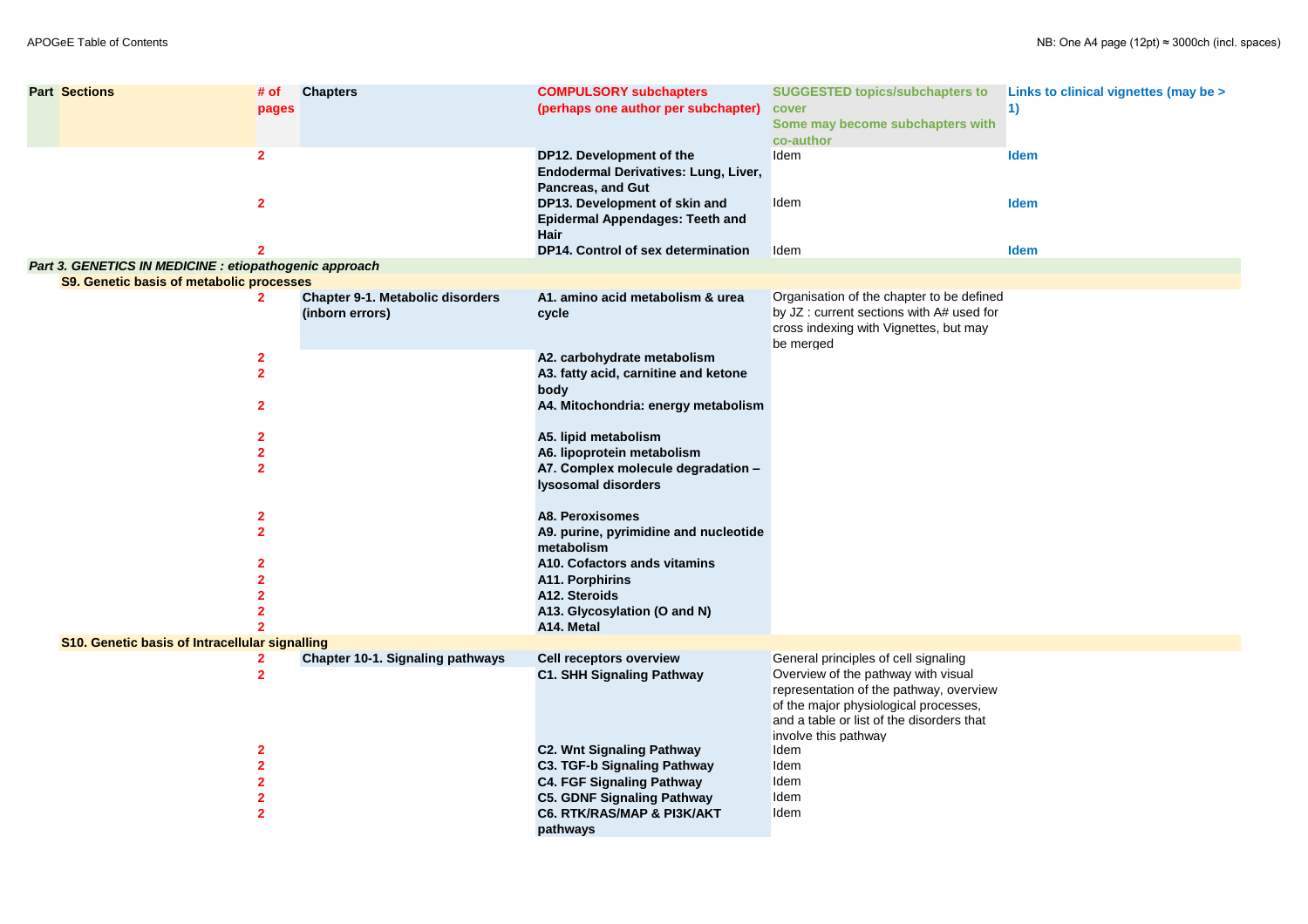| <b>Part Sections</b>                                       | # of<br>pages                                  | <b>Chapters</b>                                                         | <b>COMPULSORY subchapters</b><br>(perhaps one author per subchapter)                                                                                                                                             | <b>SUGGESTED topics/subchapters to</b><br>cover<br>Some may become subchapters with<br>co-author                                                                                                                      | Links to clinical vignettes (may be ><br>1) |
|------------------------------------------------------------|------------------------------------------------|-------------------------------------------------------------------------|------------------------------------------------------------------------------------------------------------------------------------------------------------------------------------------------------------------|-----------------------------------------------------------------------------------------------------------------------------------------------------------------------------------------------------------------------|---------------------------------------------|
|                                                            |                                                |                                                                         | <b>C7. I: EPHRIN Signaling Pathway</b><br><b>C8. TNF Signaling pathway</b><br>C9. NOG pathway<br>C10. MYC pathway<br>C11. Notch pathway<br>C12. p53 pathway<br><b>C13. Guanine nucleotide Binding</b><br>protein | Idem<br>Idem<br>Idem<br>Idem<br>Idem<br>Idem<br>Idem                                                                                                                                                                  |                                             |
|                                                            | $\mathbf{2}$                                   | <b>Chapter 10-2. Transcription factors</b>                              | D1. The Homeobox Gene Family<br>D2. The Paired Box (PAX) Gene<br><b>Family</b><br>D3. The Forkhead Gene Family                                                                                                   | Idem<br>Idem<br>Idem                                                                                                                                                                                                  |                                             |
|                                                            | $\mathbf 2$                                    | <b>Chapter 10-3. Regulation of</b><br>chromatin function                | D4. The T-Box Gene Family<br>D5. THE SOX gene family<br>D6: other TF<br>E1. Histone/DNA méthylation                                                                                                              | Idem<br>Idem<br>Idem<br>Idem                                                                                                                                                                                          |                                             |
|                                                            | $\mathbf{2}$<br>$\overline{2}$<br>$\mathbf{2}$ | <b>Chapter 10-4. Regulation of protein</b><br>synthesis                 | regulation<br><b>E2. Cohesines</b><br>F1. A: RNA processing (localisation,<br>spliceosome)<br>F2. Post-translational control &                                                                                   | Idem<br>Idem<br>Idem                                                                                                                                                                                                  |                                             |
| <b>S11. Genetic basis of cell dynamics</b>                 |                                                |                                                                         | ubiquitinisation                                                                                                                                                                                                 |                                                                                                                                                                                                                       |                                             |
|                                                            | $\mathbf{2}$                                   | <b>Chapter 11-1. Cellular dynamics</b>                                  | F3. Cell cycle and apoptosis<br>F4. DNA repair mechanisms<br>F5. Cytoskeletton                                                                                                                                   | Overview of the cellular process with<br>visual representation of the pathway,<br>overview of the major physiological<br>processes, and a table or list of the<br>disorders that involve this pathway<br>Idem<br>idem |                                             |
| <b>S12. Genetic basis of Extracellular matrix</b>          |                                                |                                                                         | F6. Vesicle-mediated trafficking                                                                                                                                                                                 | Idem                                                                                                                                                                                                                  |                                             |
|                                                            | $\mathbf{2}$                                   | <b>Chapter 12-1. Extracellular matrix</b>                               | G1. Collagen & fibrillin                                                                                                                                                                                         | Overview of the cellular process with<br>visual representation of the pathway,<br>overview of the major physiological<br>processes, and a table or list of the<br>disorders that involve this pathway                 |                                             |
| S13. Genetic basis of Junctions, transporters and channels |                                                |                                                                         |                                                                                                                                                                                                                  |                                                                                                                                                                                                                       |                                             |
|                                                            | 8                                              | Chapter 13-1. Junctions, transporters H1. GAP junctions<br>and channels | <b>H2. Channels</b>                                                                                                                                                                                              | Overview of the cellular process with<br>visual representation of the pathway,<br>overview of the major physiological<br>processes, and a table or list of the<br>disorders that involve this pathway<br>Idem         |                                             |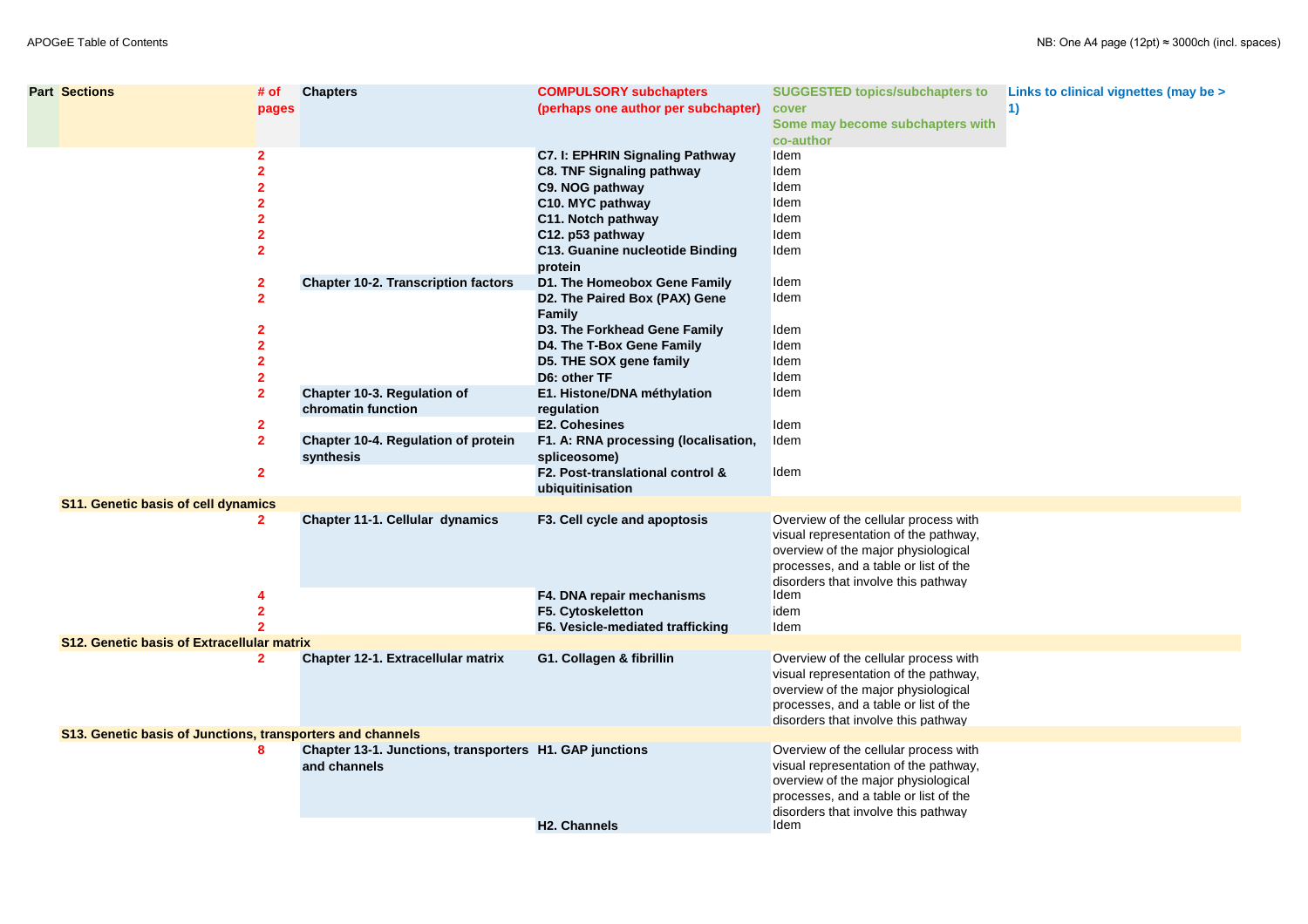| <b>Part Sections</b>                                       | $#$ of         | <b>Chapters</b>                                                                                            | <b>COMPULSORY subchapters</b>              | <b>SUGGESTED topics/subchapters to</b>                                                                                                                                                                |
|------------------------------------------------------------|----------------|------------------------------------------------------------------------------------------------------------|--------------------------------------------|-------------------------------------------------------------------------------------------------------------------------------------------------------------------------------------------------------|
|                                                            | pages          |                                                                                                            | (perhaps one author per subchapter)        | cover                                                                                                                                                                                                 |
|                                                            |                |                                                                                                            |                                            | Some may become subchapters with<br>co-author                                                                                                                                                         |
|                                                            |                |                                                                                                            | H3. Membrane transporter                   | Idem                                                                                                                                                                                                  |
|                                                            |                |                                                                                                            | <b>H4. Membrane proteins</b>               | Idem                                                                                                                                                                                                  |
|                                                            |                | S14. Genetic basis of Ciliary Functions: Genesis, Transport, and Reabsorbtion                              |                                            |                                                                                                                                                                                                       |
|                                                            | 3              | <b>Chapter 14-1. Ciliary Functions:</b><br>Genesis, Transport, and<br><b>Reabsorbtion AND mitile cilia</b> | <b>B1. Primary cilium and its function</b> | Overview of the cellular process with<br>visual representation of the pathway,<br>overview of the major physiological<br>processes, and a table or list of the<br>disorders that involve this pathway |
| S15. Genetic basis of red cell metabolism                  |                |                                                                                                            |                                            |                                                                                                                                                                                                       |
|                                                            | 4              | Chapter 15-1. Red cell metabolism                                                                          | <b>11. Heme synthesis</b>                  | Overview of the cellular process with<br>visual representation of the pathway,<br>overview of the major physiological<br>processes, and a table or list of the<br>disorders that involve this pathway |
|                                                            |                |                                                                                                            | <b>12. Hemoglobin synthesis</b>            | Idem                                                                                                                                                                                                  |
| <b>S16. Genetic basis of Hemostasis</b>                    |                |                                                                                                            |                                            |                                                                                                                                                                                                       |
|                                                            | 3              | <b>Chapter 16-1. Hemostasis</b>                                                                            | J1. Coagulation cascade                    | Overview of the cellular process with<br>visual representation of the pathway,<br>overview of the major physiological<br>processes, and a table or list of the<br>disorders that involve this pathway |
|                                                            |                |                                                                                                            | <b>J2. Platelet function</b>               | Idem                                                                                                                                                                                                  |
| <b>S17. Genetic basis of Immune system</b>                 |                |                                                                                                            |                                            |                                                                                                                                                                                                       |
|                                                            | 3              | Chapter 17-1. Immune system                                                                                | K1. Ig and T cell receptors                | Overview of the cellular process with<br>visual representation of the pathway,<br>overview of the major physiological<br>processes, and a table or list of the<br>disorders that involve this pathway |
| Part 4. GENETICS IN MEDICINE: clinically oriented approach |                |                                                                                                            |                                            |                                                                                                                                                                                                       |
| S18. Dysmorphology and congenital malformations            |                |                                                                                                            |                                            |                                                                                                                                                                                                       |
|                                                            | 5.             | <b>Chapter 18-1. Congenital</b><br>malformations:                                                          |                                            | Congenital malformations: epidemiology<br>& classification                                                                                                                                            |
|                                                            | 5              | <b>Chapter 18-2. Dysmorphology</b>                                                                         | <b>Basics of dysmorphology</b>             | Examination of a child with MCA or<br>dysmorphic features                                                                                                                                             |
|                                                            | $\overline{2}$ | Chapter 18-3. Craniofacial anomalies Abnormal skull shape                                                  |                                            | Clinical approach of a patient with<br>Craniosynostosis (basics of<br>classification, diagnotic process)                                                                                              |
|                                                            | $\overline{2}$ |                                                                                                            | <b>Facial clefting</b>                     | Clinical approach to a child with Cleft or<br>Robin sequence                                                                                                                                          |
|                                                            | $\mathbf{2}$   |                                                                                                            | Abnormal ear shape                         | clinical approch to a child with<br>morphological ear anomaly                                                                                                                                         |

| ters to<br>ers with                         | Links to clinical vignettes (may be ><br>1)                        |
|---------------------------------------------|--------------------------------------------------------------------|
|                                             |                                                                    |
|                                             |                                                                    |
|                                             |                                                                    |
| s with<br>way,<br>ical<br>the<br><b>Jay</b> |                                                                    |
| s with                                      |                                                                    |
| way,<br>ical<br>the<br>/ay                  |                                                                    |
|                                             |                                                                    |
| ; with                                      |                                                                    |
| way,<br>ical<br>the<br><b>ay</b>            |                                                                    |
|                                             |                                                                    |
| ; with<br>way,<br>ical<br>the<br><i>vay</i> |                                                                    |
|                                             |                                                                    |
| emiology                                    |                                                                    |
| \ or                                        |                                                                    |
| th                                          | <b>Craniofrontonasal Syndrome and</b><br><b>EFNB/ Mutations 87</b> |
| )                                           | <b>Craniosynostosis 61</b>                                         |
| Cleft or                                    | <b>FGF Receptor Mutations</b>                                      |
|                                             | <b>Treacher-Collins. TCOF1</b>                                     |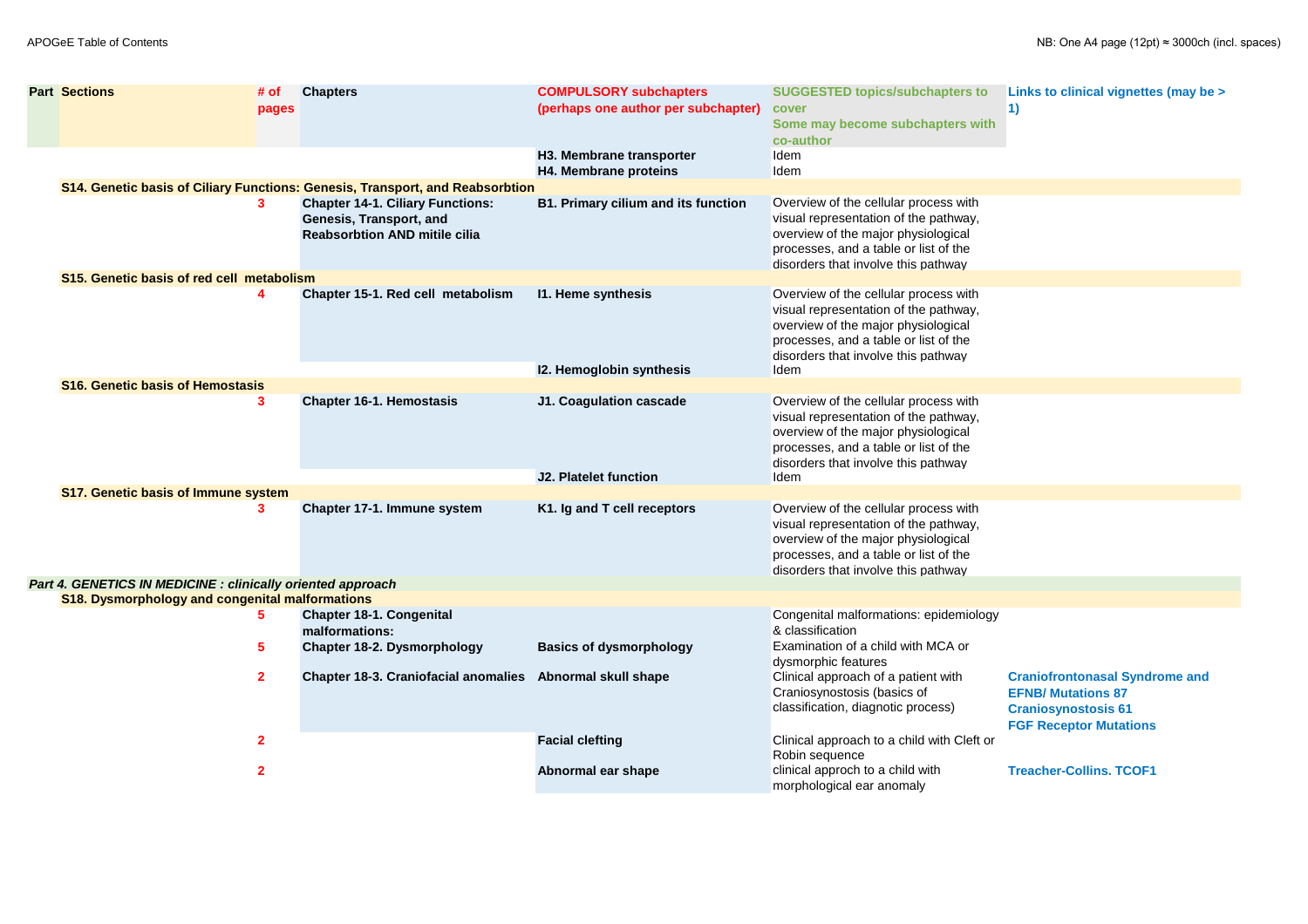| <b>Part Sections</b>                                    | # of<br>pages                  | <b>Chapters</b>                                                                      | <b>COMPULSORY subchapters</b><br>(perhaps one author per subchapter)                                   | <b>SUGGESTED topics/subchapters to</b><br>cover<br>Some may become subchapters with<br>co-author                                                       | Links to clinical vignettes (may be ><br>1)                                                                                                                                                                                                                                                                                                                                                                                                                                                       |
|---------------------------------------------------------|--------------------------------|--------------------------------------------------------------------------------------|--------------------------------------------------------------------------------------------------------|--------------------------------------------------------------------------------------------------------------------------------------------------------|---------------------------------------------------------------------------------------------------------------------------------------------------------------------------------------------------------------------------------------------------------------------------------------------------------------------------------------------------------------------------------------------------------------------------------------------------------------------------------------------------|
|                                                         | $\overline{2}$                 |                                                                                      | <b>Oculopalpebral anomalies</b>                                                                        | Oculopalpebral anomalies                                                                                                                               | <b>Frontonasal Dysplasias 104. The ALX</b><br><b>Homeobox Gene Family</b><br><b>BPES</b>                                                                                                                                                                                                                                                                                                                                                                                                          |
|                                                         | $\mathbf{2}$                   | <b>Chapter 18-4. Selected malformations Limb malformation</b>                        |                                                                                                        | General clinical overview and<br>classification of limb anomalies (refer to<br>the section 3 for embryology)                                           | <b>Holt-Oram/Okihiro Syndromes 121.</b><br><b>TBX3, TBX5, and the Ulnar-Mammary</b><br>and                                                                                                                                                                                                                                                                                                                                                                                                        |
|                                                         | $\mathbf{2}$<br>2 <sup>1</sup> |                                                                                      | <b>Congenital heart disorders</b><br><b>Neural tube defects</b>                                        | Clinical approach to a child with CHD<br>Clinical approach to a child with<br>dysraphism                                                               | <b>Currarino Syndrome 99. HLXB9</b><br>(MNX1!). Sacral Agenesis. and the                                                                                                                                                                                                                                                                                                                                                                                                                          |
|                                                         | $\mathbf{2}$                   |                                                                                      | <b>Multiple congenital anomalies</b><br>(selected examples)                                            | PROVISIONAL Clinical approach to a<br>child with multiple birth defects (may be<br>dispatched to more specific entries)                                | <b>Bardet-Biedl</b><br><b>Beckwith-Wiedemann</b><br><b>CHARGE 148. CHD7 and</b><br><b>Cohen</b><br><b>Cornelia de Lange</b><br>Del 22q11.2, Del 4p, Del 5p<br><b>Down syndrome</b><br><b>Pallister-Hall and Greig Syndromes</b><br>32. GLI3 and the<br>RA1, Smith-Magenis Syndrome, and<br>Potocki-Lupski Syndrome 134.<br>Rubinstein-Taybi Syndrome 141.<br><b>CREBBP</b><br><b>Silver-Russell</b><br><b>TAR</b><br><b>Triploidy</b><br><b>Trisomy 13</b><br><b>Trisomy 18</b><br><b>VACTERL</b> |
| <b>S19. Environmentallly-induced birth defects</b>      |                                |                                                                                      |                                                                                                        |                                                                                                                                                        | <b>Williams</b>                                                                                                                                                                                                                                                                                                                                                                                                                                                                                   |
|                                                         | $\mathbf{2}$                   | <b>Chapter 19-1. Chemical exposure</b>                                               |                                                                                                        | General overview of major teratogenic<br>agents                                                                                                        | <b>Anticonvulsant therapy</b><br><b>Fetal Alcohol exposure</b>                                                                                                                                                                                                                                                                                                                                                                                                                                    |
|                                                         | 2 <sup>1</sup>                 | <b>Chapter 19-2. Infections</b><br><b>Chapter 19-3. Irradiation</b>                  |                                                                                                        | General overview of major infectious<br>agents<br><b>Effect of irradiations</b>                                                                        | Rubella, toxo, CMV, Zika                                                                                                                                                                                                                                                                                                                                                                                                                                                                          |
| S20. Genetics of neurodevelopment, including ID and ASD |                                |                                                                                      |                                                                                                        |                                                                                                                                                        |                                                                                                                                                                                                                                                                                                                                                                                                                                                                                                   |
|                                                         | 10                             | <b>Chapter 20-1. Genetic and</b><br>neurodevelopment, including ID and<br><b>ASD</b> | <b>Neurodevelopmental anomalies:</b><br>overview                                                       | Medical definition of intelligence<br>Definition of ID, ASD and the NDD<br>Etiologies and epidemiology of ID and<br><b>ASD</b><br>Medical care (bases) |                                                                                                                                                                                                                                                                                                                                                                                                                                                                                                   |
|                                                         |                                |                                                                                      | <b>Genetic bases of NDD</b><br>Intellectual disability and NDD:<br>evaluation et diagnostic strategies | General overview of etiologies of NDD<br>Clinical approach to a child with a NDD                                                                       |                                                                                                                                                                                                                                                                                                                                                                                                                                                                                                   |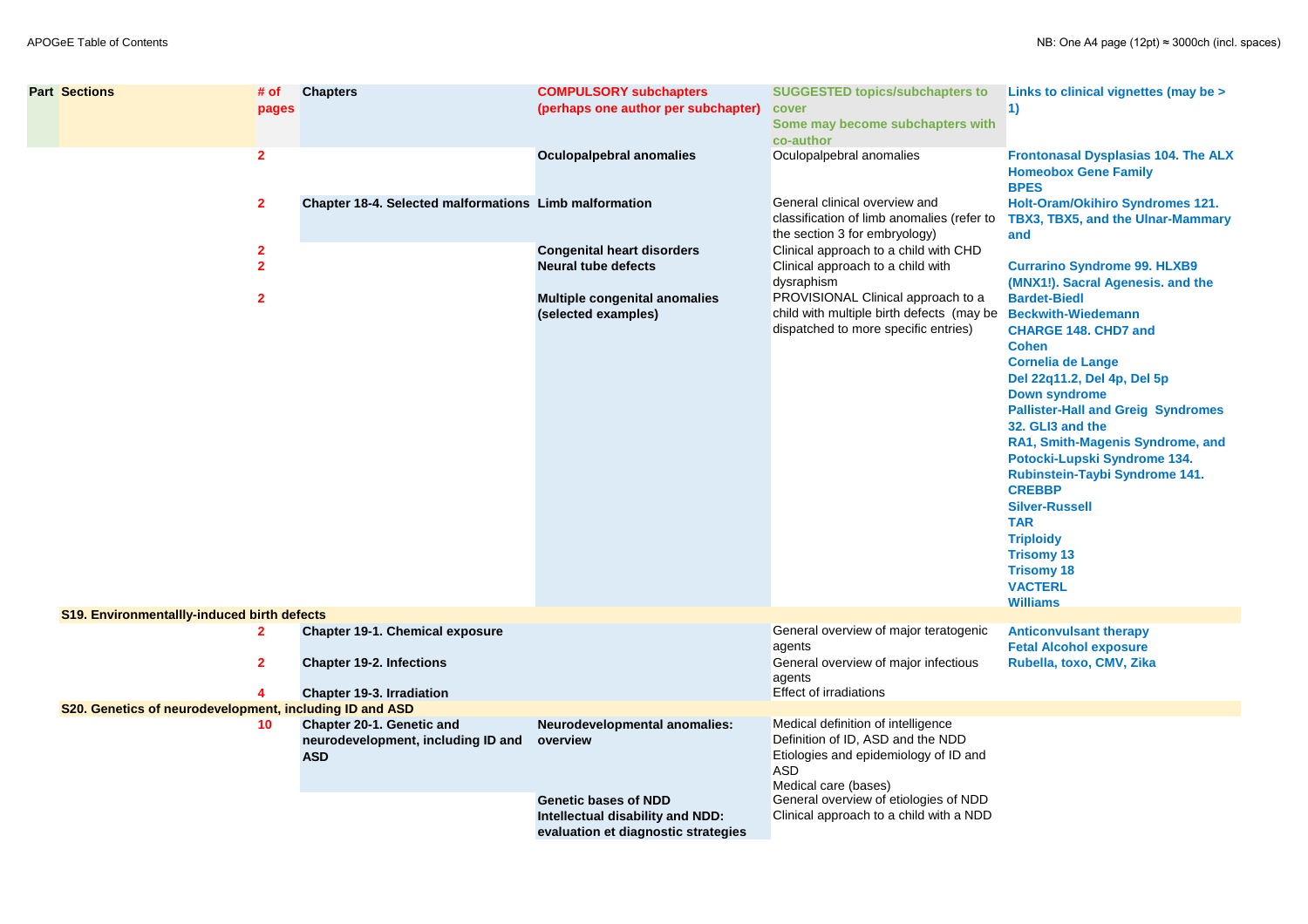| <b>Part Sections</b>                                   | # of<br>pages | <b>Chapters</b>                                                | <b>COMPULSORY subchapters</b><br>(perhaps one author per subchapter)                                                 | <b>SUGGESTED topics/subchapters to</b><br>cover<br>Some may become subchapters with<br>co-author                                          | Links to clinical vignettes (may be ><br>$\ket{1}$                                                                                                                                                                                                                                                                                                                                                                                                                                                                                                        |
|--------------------------------------------------------|---------------|----------------------------------------------------------------|----------------------------------------------------------------------------------------------------------------------|-------------------------------------------------------------------------------------------------------------------------------------------|-----------------------------------------------------------------------------------------------------------------------------------------------------------------------------------------------------------------------------------------------------------------------------------------------------------------------------------------------------------------------------------------------------------------------------------------------------------------------------------------------------------------------------------------------------------|
| S21. Genetics of Central and peripheral nervous system |               |                                                                | <b>Syndromal ID syndromes</b>                                                                                        | PROVISIONAL Clinical approach to a<br>chold with multiple birth defects (may be (N-glycosylation)<br>dispatched to more specific entries) | <b>Carbohydrate Deficient Glycosylation</b><br><b>Coffin-Lowry Syndrome 146. RSK2</b><br>and the<br><b>Cohen Syndrome 192. VPS/3B and</b><br><b>Del/dup 16p11.2</b><br><b>Fragile X Syndrome 158. FMRI and</b><br>the<br>Kabuki Syndrome 153.<br><b>Phenylketonuria:</b><br><b>Rett syndrome 520</b><br><b>Smith-Lemli-Opitz Syndrome</b><br><b>Sotos syndrome (NDS1)</b><br><b>Maternal UPD 14</b><br><b>Phenylketonuria:</b><br><b>Rett syndrome 520</b><br><b>Smith-Lemli-Opitz Syndrome</b><br><b>Sotos syndrome (NDS1)</b><br><b>Maternal UPD 14</b> |
|                                                        | 5             | <b>Chapter 21-1. Brain malformations</b>                       | Clinical approach to a child with                                                                                    | General overview of Holoprosencephaly                                                                                                     |                                                                                                                                                                                                                                                                                                                                                                                                                                                                                                                                                           |
|                                                        |               | (EPICARE)                                                      | structural brain anomaly                                                                                             | and hydrocephaly<br>Clinical approach to a child with a<br>Structural brain defect, including<br>agenesis of the CC                       | <b>Feingold Syndrome 34. MYCN and</b><br><b>Microcephaly (ASPM)</b><br>Microcephaly + dwarfism (MOPD2)<br><b>Lissencephaly (LIS)</b><br>Periventricular Nodular Heterotopia &<br><b>OPD FLNA and FLNB</b><br><b>Walker-Warburg Syndrome: Abnormal</b><br><b>Glycosylation of Alpha-Dystroglycan</b><br>206.<br><b>Joubert Syndrome and Related</b><br><b>Disorders 20. The Molecular Basis of</b><br><b>LICAM syndrome</b><br><b>Joubert Syndrome and Related</b><br><b>Disorders 20</b>                                                                  |
|                                                        | 15            | <b>Chapter 21-2. Neurological disorders</b><br>(EPICARE + RMD) |                                                                                                                      | General overview of Epilepsy and its<br>approach                                                                                          |                                                                                                                                                                                                                                                                                                                                                                                                                                                                                                                                                           |
|                                                        |               |                                                                | Clinical approach to a child with<br>hypotonia<br>Clinical approach to a patient with a<br><b>Spastic paraplegia</b> |                                                                                                                                           | <b>Hereditary spastic paraplegias (HSP)</b><br>448                                                                                                                                                                                                                                                                                                                                                                                                                                                                                                        |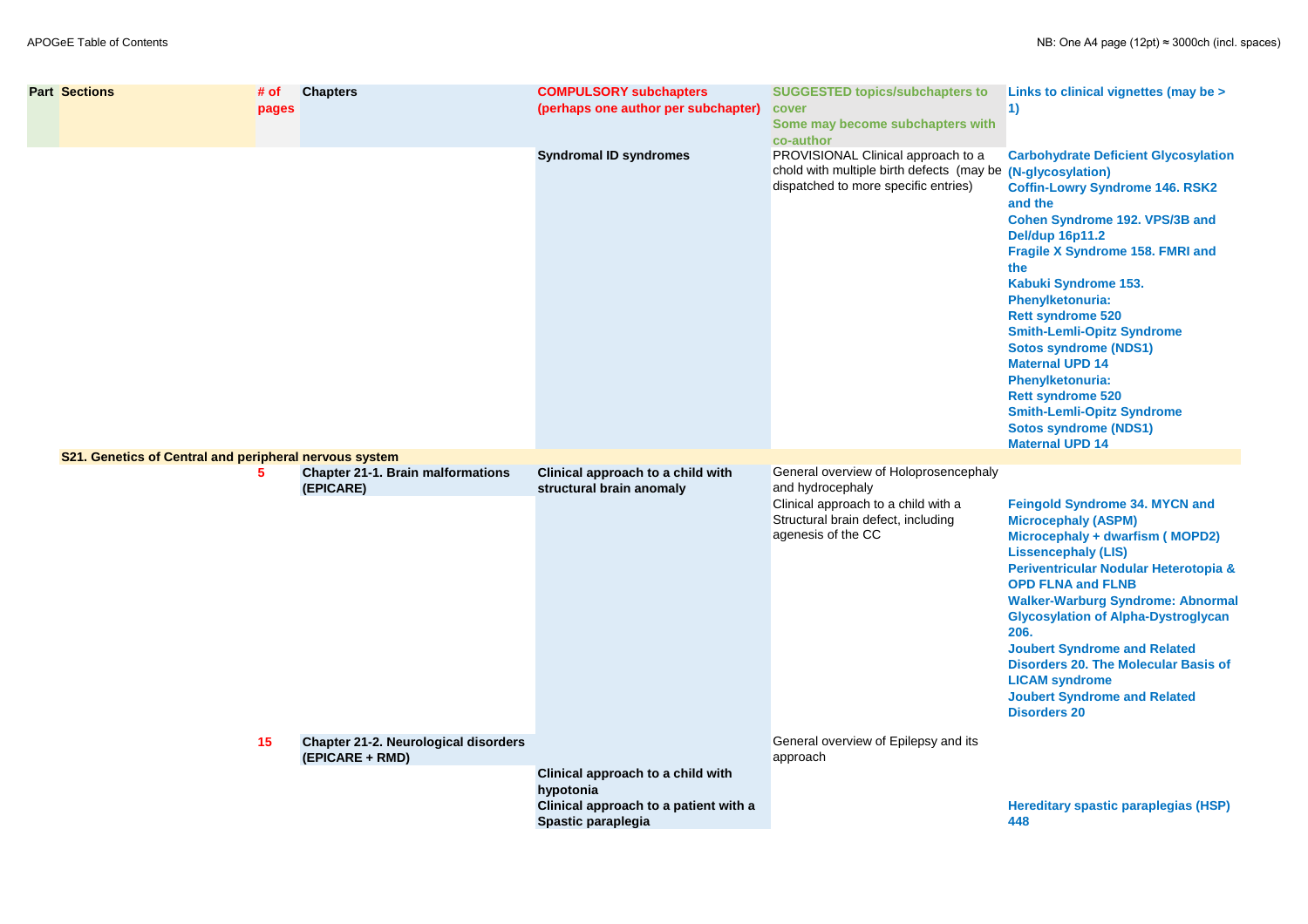| <b>Part Sections</b>                                | # of<br>pages | <b>Chapters</b>                                                            | <b>COMPULSORY subchapters</b><br>(perhaps one author per subchapter)       | <b>SUGGESTED topics/subchapters to</b><br>cover<br>Some may become subchapters with<br>co-author | Links to clinical vignettes (may be ><br>$\vert$ 1)                                                                                                                                                                                                                                                                                                  |
|-----------------------------------------------------|---------------|----------------------------------------------------------------------------|----------------------------------------------------------------------------|--------------------------------------------------------------------------------------------------|------------------------------------------------------------------------------------------------------------------------------------------------------------------------------------------------------------------------------------------------------------------------------------------------------------------------------------------------------|
|                                                     |               |                                                                            | Clinical approach to a patient with<br>ataxia or another movement disorder |                                                                                                  | Ataxia-telangiectasia ATM, MRE11A<br><b>Friedreich ataxia</b>                                                                                                                                                                                                                                                                                        |
|                                                     |               |                                                                            | Clinical approach to a child with<br>Neurodegenerative disorder            | General overview of neurdegenerative<br>disorder in children                                     | <b>Canavan</b><br>Leigh<br><b>Lipofuscinoses</b><br><b>Menkes</b><br><b>Pelizaeus</b><br><b>Tay-Sachs disease:</b><br>X-linked adrenoleukodystrophy (X-<br><b>ALD</b> ) 538<br><b>Rett</b>                                                                                                                                                           |
|                                                     |               |                                                                            | Clinical approach to an adult patient<br>with Neurodegenerative disorders  | General overview of neurdegenerative<br>disorders in adults                                      | <b>Dementia-early onset and familial</b><br>forms 386<br><b>Huntington's disease:</b><br><b>Parkinson</b>                                                                                                                                                                                                                                            |
|                                                     |               |                                                                            | Clinical approach to a patient with a<br><b>Neurovascular diseases</b>     | General overview of<br>neurovaculardisorders in adults                                           | <b>Cerebral aneurysms</b><br><b>Cerebral Cavernous Malformations</b><br>219. KRIT!, CCM2, and PDCD/O                                                                                                                                                                                                                                                 |
|                                                     |               |                                                                            | Clinical approach to a patient with a<br><b>Neuropathy</b>                 | General overview of<br>neurovaculardisorders in adults                                           | <b>Amyotrophic lateral sclerosis</b><br><b>Charcot-Marie-Tooth disease (CMT)</b><br>362<br><b>Spinal muscular atrophy (SMA) 526</b>                                                                                                                                                                                                                  |
|                                                     | 5             | <b>Chapter 21-3. Neuromuscular</b><br>disorders (NMD)                      | Clinical approach to a patient with a<br>muscle disorders                  | General overview of myopathies and<br>muscular dystrophies, aand clinical<br>approach            | "Carnitine uptake defect<br><b>Myastenia gravis</b><br><b>Pompe disease"</b><br>"Duchenne and Becker muscular<br>dystrophy (DM D and BMD) 402<br><b>Facioscapulohumeral muscular</b><br>dystrophy (FSHD) 420<br><b>Steinert Myotonic dystrophy (DM1)</b><br>496<br><b>Malignant hyperthermia"</b><br><b>Myastenia gravis</b><br><b>Pompe disease</b> |
|                                                     |               |                                                                            | Clinical approach to a child with<br><b>Arthrogryposis multiplex</b>       | General overview of arthrogryposis<br>disorder in children                                       | <b>Escobar</b>                                                                                                                                                                                                                                                                                                                                       |
| <b>S22. Genetics of Heart and vessels disorders</b> |               |                                                                            |                                                                            |                                                                                                  |                                                                                                                                                                                                                                                                                                                                                      |
|                                                     | 3             | Chapter 22-1. Heart disorders HEART) Clinical approach to a patient with a | cardiomyopathy                                                             |                                                                                                  | <b>Hypertrophic cardiomyopathy (HCM)</b><br>460<br><b>Dilated cardiomyopathy</b>                                                                                                                                                                                                                                                                     |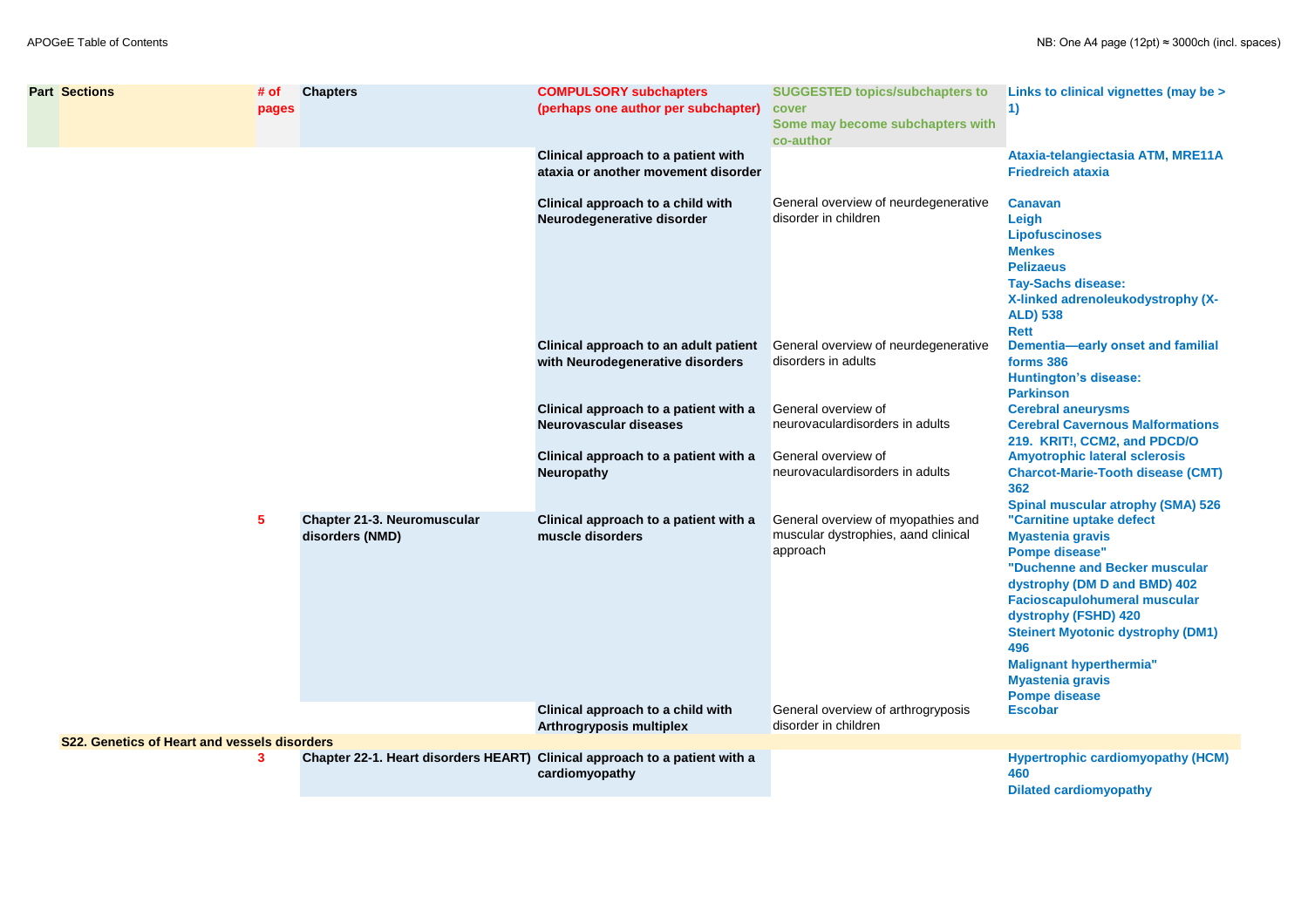| <b>Part Sections</b>                            | # of<br>pages  | <b>Chapters</b>                                                                         | <b>COMPULSORY subchapters</b><br>(perhaps one author per subchapter)         | <b>SUGGESTED topics/subchapters to</b><br>cover<br>Some may become subchapters with<br>co-author    | <b>Links to clinical vignette</b><br>$\left( \begin{matrix} 1 \end{matrix} \right)$                                                                                           |
|-------------------------------------------------|----------------|-----------------------------------------------------------------------------------------|------------------------------------------------------------------------------|-----------------------------------------------------------------------------------------------------|-------------------------------------------------------------------------------------------------------------------------------------------------------------------------------|
|                                                 |                |                                                                                         | Clinical approach to a patient with a<br>conduction disorder                 |                                                                                                     | <b>Long QT syndrome and</b><br>inhented arrhythmia syr                                                                                                                        |
|                                                 | 3 <sup>1</sup> | <b>Chapter 22-2. Vascular disorders</b><br>(VASCERN)                                    | Clinical approach to a patient with a<br>disorder of large vessels           | General overview of disorders of large<br>and smal vessels                                          | <b>Marfan, Ehlers Danlos IV</b><br>aneurysm, Rendu-Osler                                                                                                                      |
| S23. Genetics of Immuno-hematological disorders |                |                                                                                         |                                                                              |                                                                                                     |                                                                                                                                                                               |
|                                                 | 3.             | <b>Chapter 23-1. Coagulation disorders</b><br>(EuroBloodNet)                            | <b>Hemolysis</b>                                                             | Clinical approach to a patient with an General overview of hemolytic anaemias G6PD- glucose 6 phosp | dehydrogenase                                                                                                                                                                 |
|                                                 |                |                                                                                         | Clinical approach to a patient with a<br><b>Coagulation defect</b>           | General overview of coagulation defects Haemophilia and other i                                     | coagulation disorders 4                                                                                                                                                       |
|                                                 | 3 <sup>1</sup> | Chapter 23-2. Hemoglobin disorders                                                      |                                                                              | General overview of Hb pathies                                                                      | <b>Thrombophilia 530</b><br>Sickle cell anaemia:                                                                                                                              |
|                                                 |                | (EuroBloodNet)                                                                          |                                                                              |                                                                                                     | Thalassemia, alpha & be                                                                                                                                                       |
|                                                 | 3              | <b>Chapter 23-3. Immune disorders</b><br>(RITA)                                         |                                                                              | B cell immunodeficiencies<br>T cell Immunodeficiencies<br><b>SCID</b>                               | <b>Bruton agammaglobulir</b>                                                                                                                                                  |
| <b>S24. Genetics of Visceral disorders</b>      |                |                                                                                         |                                                                              |                                                                                                     |                                                                                                                                                                               |
|                                                 | $\mathbf{2}$   | <b>Chapter 24-1. Pulmonary disorders</b><br>(Lung)                                      | <b>Cystic fibrosis</b>                                                       | Overview of CF                                                                                      | <b>Cystic fibrosis (CF) 382</b>                                                                                                                                               |
|                                                 | 4              | Chapter 24-2. Liver, pancreas and<br>digestive tract disorders LVER -<br>partim $+ ?$ ) | Clinical approach to a patient with an<br>intestinal disorder                |                                                                                                     | <b>Hirschprung (RET)</b><br><b>Mowat- Wilson Syndron</b>                                                                                                                      |
|                                                 |                |                                                                                         | Clinical approach to a patient with a<br>Liver disorder                      |                                                                                                     | <b>Acute intermmittent por</b><br><b>Allagile</b><br>Alpha-1 antitrypsin defio<br><b>Hemochromatosis</b><br><b>Wilson disease</b>                                             |
|                                                 |                |                                                                                         | clinical approach to a patient with a<br><b>Storage disorders (MetabERN)</b> |                                                                                                     | <b>Fabry's disease:</b><br><b>Gaucher's disease:</b><br><b>Hunter's &amp; Hurler's syno</b><br>Multiple carboxylase de<br><b>Niemann-pick lipidosis:</b><br><b>Sanfilippo</b> |
|                                                 | 4              | <b>Chapter 24-3. Kidney disorders</b><br>(ERKNet)                                       | <b>Polycystic renal disorders</b>                                            |                                                                                                     | <b>PKD AD, PKD AR</b>                                                                                                                                                         |
|                                                 |                |                                                                                         | <b>Functional disorder</b>                                                   |                                                                                                     | <b>Alport syndrome 340</b><br><b>Cystinosis</b><br><b>Nail-patella</b>                                                                                                        |
| <b>S25. Genetics of Endocrine disorders</b>     |                |                                                                                         |                                                                              |                                                                                                     |                                                                                                                                                                               |
|                                                 | $12 \,$        | <b>Chapter 25-1. Endocrine disorders</b><br>(ENDO)                                      | clinical approach to a patient with a<br><b>Thyroid disorder</b>             |                                                                                                     | <b>Primary congenital hypo</b><br>(excluding secondary, to<br>other)                                                                                                          |
|                                                 |                |                                                                                         |                                                                              |                                                                                                     |                                                                                                                                                                               |

| <b>SUGGESTED topics/subchapters to</b><br>cover<br>Some may become subchapters with<br>co-author                                                                                                                              | Links to clinical vignettes (may be ><br>$\left( \mathbf{1}\right)$                                                                                                                                                                                                                                                                                                                                                                                                                                                                                                     |
|-------------------------------------------------------------------------------------------------------------------------------------------------------------------------------------------------------------------------------|-------------------------------------------------------------------------------------------------------------------------------------------------------------------------------------------------------------------------------------------------------------------------------------------------------------------------------------------------------------------------------------------------------------------------------------------------------------------------------------------------------------------------------------------------------------------------|
|                                                                                                                                                                                                                               | <b>Long QT syndrome and other</b><br>inhented arrhythmia syndromes 480                                                                                                                                                                                                                                                                                                                                                                                                                                                                                                  |
| General overview of disorders of large<br>and smal vessels                                                                                                                                                                    | <b>Marfan, Ehlers Danlos IV, aortic</b><br>aneurysm, Rendu-Osler                                                                                                                                                                                                                                                                                                                                                                                                                                                                                                        |
| General overview of hemolytic anaemias G6PD- glucose 6 phosphate<br>General overview of coagulation defects<br>General overview of Hb pathies<br><b>B</b> cell immunodeficiencies<br>T cell Immunodeficiencies<br><b>SCID</b> | dehydrogenase<br><b>Haemophilia and other inherited</b><br>coagulation disorders 442<br><b>Thrombophilia 530</b><br>Sickle cell anaemia:<br>Thalassemia, alpha & beta<br><b>Bruton agammaglobulinemia</b>                                                                                                                                                                                                                                                                                                                                                               |
| Overview of CF                                                                                                                                                                                                                | <b>Cystic fibrosis (CF) 382</b><br><b>Hirschprung (RET)</b><br><b>Mowat- Wilson Syndrome 54. ZEB</b><br><b>Acute intermmittent porphyria</b><br><b>Allagile</b><br><b>Alpha-1 antitrypsin deficiency 338</b><br><b>Hemochromatosis</b><br><b>Wilson disease</b><br><b>Fabry's disease:</b><br><b>Gaucher's disease:</b><br><b>Hunter's &amp; Hurler's syndrome:</b><br><b>Multiple carboxylase deficiency</b><br><b>Niemann-pick lipidosis:</b><br><b>Sanfilippo</b><br><b>PKD AD, PKD AR</b><br><b>Alport syndrome 340</b><br><b>Cystinosis</b><br><b>Nail-patella</b> |
|                                                                                                                                                                                                                               | <b>Primary congenital hypothyroidism</b><br>(excluding secondary, transient, or<br>other)                                                                                                                                                                                                                                                                                                                                                                                                                                                                               |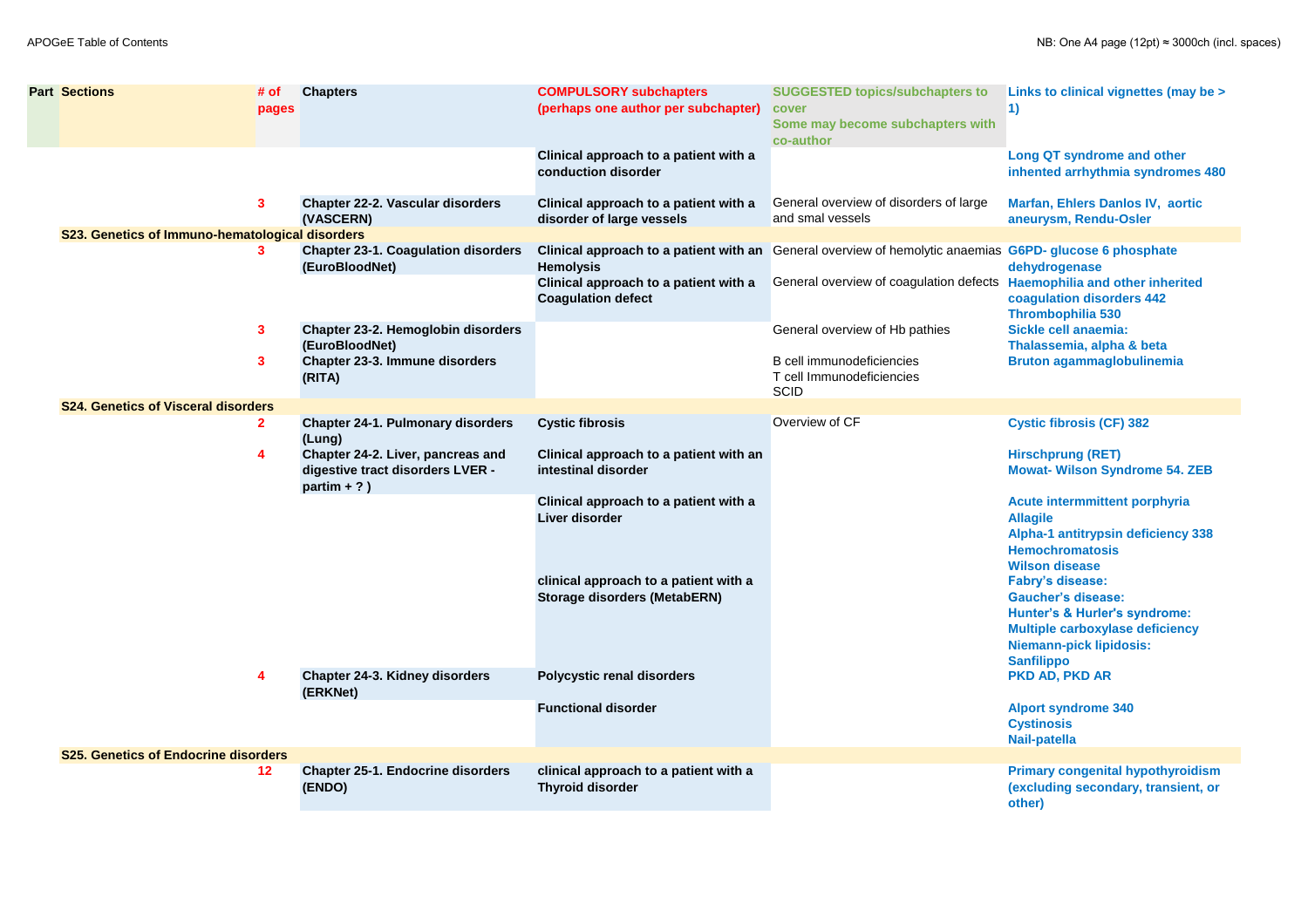| <b>Part Sections</b>                      | # of<br>pages | <b>Chapters</b>                                 | <b>COMPULSORY subchapters</b><br>(perhaps one author per subchapter)                                                                                                                                                                                                                                                                                                                                                                                                                                      | <b>SUGGESTED topics/subchapters to</b><br>cover<br>Some may become subchapters with<br>co-author | Links to clinical vignettes (may be ><br>$\vert$ 1)                                                                                                                                                                                                                                                                                                                                                     |
|-------------------------------------------|---------------|-------------------------------------------------|-----------------------------------------------------------------------------------------------------------------------------------------------------------------------------------------------------------------------------------------------------------------------------------------------------------------------------------------------------------------------------------------------------------------------------------------------------------------------------------------------------------|--------------------------------------------------------------------------------------------------|---------------------------------------------------------------------------------------------------------------------------------------------------------------------------------------------------------------------------------------------------------------------------------------------------------------------------------------------------------------------------------------------------------|
|                                           |               |                                                 | clinical approach to a patient with an<br><b>Adrenal disorders</b><br>clinical approach to a patient with<br>Overgrowth<br>clinical approach to a patient with a<br>Short stature, proportionate<br>clinical approach to a patient with<br><b>Diabetes</b><br>clinical approach to a patient with an<br>anomaly of Lipid metabolism<br>clinical approach to a patient with<br><b>Obesity</b><br>clinical approach to a patient with<br>Lipodystrophy<br>clinical approach to a patient with<br><b>DSD</b> |                                                                                                  | <b>Congenital adrenal hyperplasia (CAH)</b><br>370<br><b>Dyschondrosteosis 98. SHOX,</b><br><b>Noonan &amp; CFC syndrome</b><br><b>HNFIB-MODY 136.</b><br><b>Familial hypercholesterolemia:</b><br>Hyperlipidaemia 458<br><b>Prader-Willi Syndrome 144.</b><br><b>Leptin deficiency</b><br><b>Seip</b><br><b>Androgen insensitivity syndrome</b><br>(AIS) 344<br><b>Campomelic Dysplasia 126. SOX9,</b> |
|                                           |               |                                                 |                                                                                                                                                                                                                                                                                                                                                                                                                                                                                                           |                                                                                                  | <b>Persistent Millerian Duct Syndrome</b><br>51. AMH/MIS and Its Receptors:                                                                                                                                                                                                                                                                                                                             |
| <b>S26. Genetics of Skin disorders</b>    | 10            | <b>Chapter 26-1. Skin disorders (SKIN)</b>      | clinical approach to a patient with<br>alchtyosis<br>clinical approach to a patient with an<br><b>Ectodermal dysplasias</b>                                                                                                                                                                                                                                                                                                                                                                               |                                                                                                  | <b>Biotinidase deficiency (including</b><br>partial)<br><b>Ichtyosis</b><br>Anhidrotic ectodermal dysmplasia,<br><b>XLR</b><br>Ectodermal Dysplasia. Ectrodactyly,<br>and Cleft Lip and/or Palate (EEC) 174.<br><b>TP63</b>                                                                                                                                                                             |
|                                           |               |                                                 | clinical approach to a patient with an<br>Epidermolysis bullosa<br>clinical approach to a patient with a<br><b>Pigmentary disorders &amp; albinism</b><br>clinical approach to a patient with a<br><b>Disorders with photosensitivity</b>                                                                                                                                                                                                                                                                 |                                                                                                  | Incontinentia pigmenti<br><b>Epidermolysis</b><br><b>Albinism</b><br><b>Progeria Syndrome Hutchinson-</b><br>Gilford 171.<br>Xeroderma pigmentosum & Cockayne                                                                                                                                                                                                                                           |
| S27. Genetics of Eye and vision disorders | 10            | Chapter 27-1. Eye and vision<br>disorders (EYE) | clinical approach to a patient with a<br><b>Anterior segment anomalies</b><br>clinical approach to a patient with a<br>Microphthalmos & coloboma                                                                                                                                                                                                                                                                                                                                                          |                                                                                                  |                                                                                                                                                                                                                                                                                                                                                                                                         |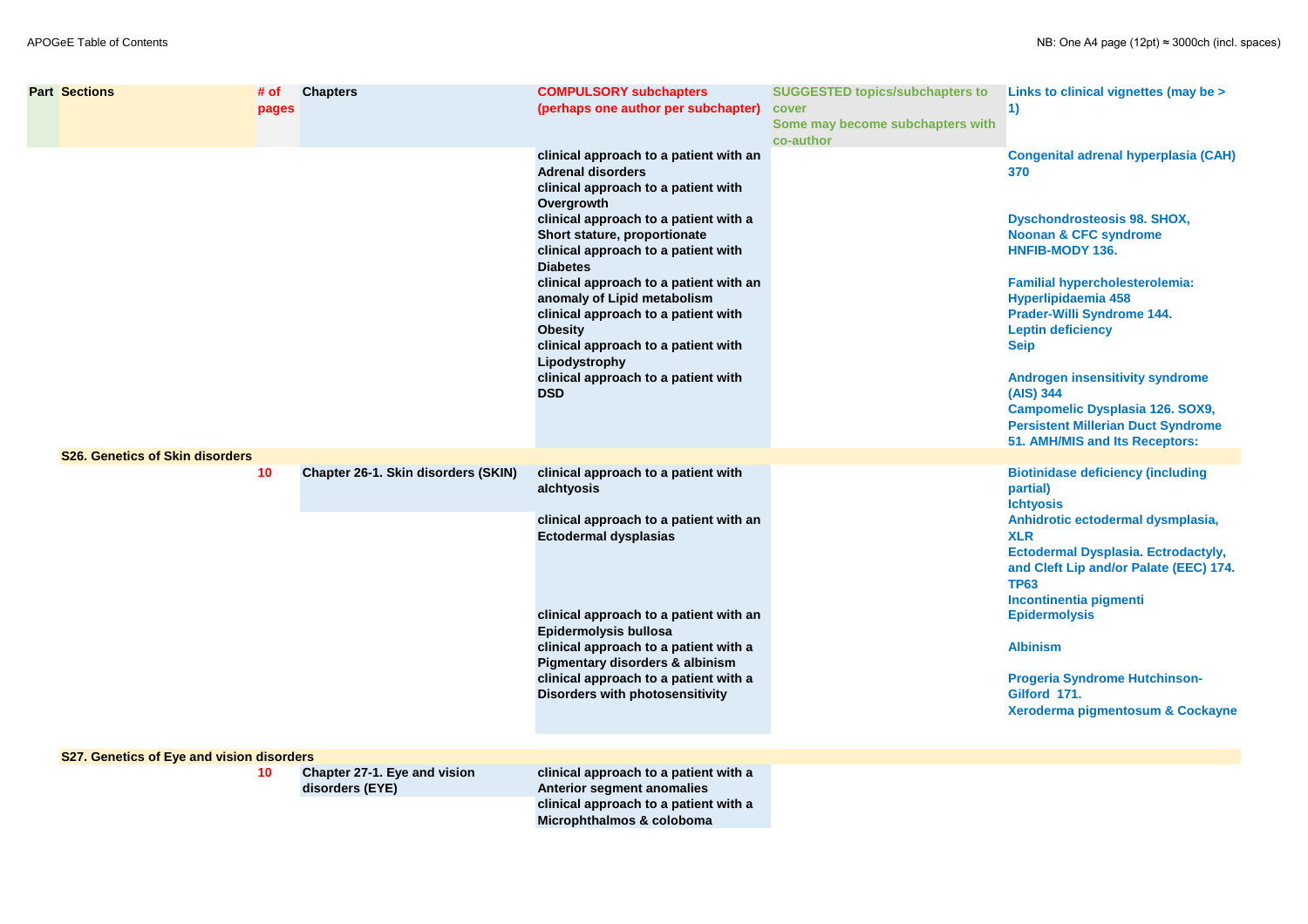|  | <b>Part Sections</b>                                                | # of<br>pages | <b>Chapters</b>                                                                          | <b>COMPULSORY subchapters</b><br>(perhaps one author per subchapter)                                                                                                                                                                                                | <b>SUGGESTED topics/subchapters to</b><br>cover<br>Some may become subchapters with<br>co-author | Links to clinical vignettes (may be ><br>$\left( \mathbf{1}\right)$                                                                                                                                                                                                                                                                                         |
|--|---------------------------------------------------------------------|---------------|------------------------------------------------------------------------------------------|---------------------------------------------------------------------------------------------------------------------------------------------------------------------------------------------------------------------------------------------------------------------|--------------------------------------------------------------------------------------------------|-------------------------------------------------------------------------------------------------------------------------------------------------------------------------------------------------------------------------------------------------------------------------------------------------------------------------------------------------------------|
|  |                                                                     |               |                                                                                          | clinical approach to a patient with<br><b>Cataract</b><br>clinical approach to a patient with a<br><b>Retinal disorders</b><br>clinical approach to a patient with<br><b>Optic atrophy</b><br>clinical approach to a patient with a<br><b>Color vision disorder</b> |                                                                                                  | <b>Galactosemia</b><br><b>Retinitis pigmentosa (RP)</b><br><b>Bardet-Biedl)</b><br><b>Leber optic atrophy</b><br><b>Daltonism</b>                                                                                                                                                                                                                           |
|  | S28. Genetics of Ear and hearing disorders                          |               |                                                                                          |                                                                                                                                                                                                                                                                     |                                                                                                  |                                                                                                                                                                                                                                                                                                                                                             |
|  |                                                                     |               | <b>Chapter 28-1. Ear and hearing</b><br>disorders (Cranio)                               | clinical approach to a patient with a<br><b>Deafness</b>                                                                                                                                                                                                            |                                                                                                  | <b>Usher</b><br><b>Waardenburg</b>                                                                                                                                                                                                                                                                                                                          |
|  | S29. Genetics of Acute metabolic syndromes in neonates and children |               |                                                                                          |                                                                                                                                                                                                                                                                     |                                                                                                  |                                                                                                                                                                                                                                                                                                                                                             |
|  |                                                                     | 6             | <b>Chapter 29-1. Acute metabolic</b><br>syndromes in neonates and children<br>(MetabERN) | clinical approach to a patient with a<br>Hypoglycemia                                                                                                                                                                                                               |                                                                                                  | <b>Leigh encephalopathy 474</b><br><b>Medium-chain acyl-CoA</b><br>dehydrogenase deficiency<br><b>Very long-chain acyl-CoA</b><br>dehydrogenase deficiency                                                                                                                                                                                                  |
|  |                                                                     |               |                                                                                          | clinical approach to a patient with a<br><b>Jaundice &amp; liver problems</b><br>clinical approach to a patient with a<br><b>Metabolic acidosis</b>                                                                                                                 |                                                                                                  | <b>Citrullinemia type I</b><br><b>Trifunctional protein deficiency</b><br>Argininosuccinic acidemia<br><b>Glutaric acidemia type I</b><br><b>Isovaleric acidemia</b><br>Long-chain 3-hydroxyacyl-CoA<br>dehydrogenase deficiency<br><b>Maple syrup Urine disease:</b><br>Methylmalonic acidemia (CbIA,B,<br>mutase deficiency)<br><b>Propionic acidemia</b> |
|  | <b>S30. Genetics of Skeletal disorders</b><br>8                     |               | <b>Chapter 30-1. Skeletal disorders</b><br>(BOND)                                        | clinical approach to a patient with an<br><b>Abnormal bone density</b>                                                                                                                                                                                              |                                                                                                  | <b>McCune-Albright/Fibrous Dysplasia</b><br>179. GNAS and<br><b>Osteogenesis imperfecta</b><br><b>Osteopetrosis</b>                                                                                                                                                                                                                                         |
|  |                                                                     |               |                                                                                          | clinical approach to a patient with an<br><b>Asymmetric growth</b><br>clinical approach to a patient with a<br><b>Hyperlaxity - scoliosis</b>                                                                                                                       |                                                                                                  | <b>Proteus Klippel-Trenaunay</b><br><b>Ehlers Danlos syndromes (EDS) 406</b><br><b>Homocystinuria:</b><br>Marfan & Loeys-Dietz Syndrome 53.<br><b>TGFBR !/2 and Homocystinuria:</b>                                                                                                                                                                         |
|  |                                                                     |               |                                                                                          |                                                                                                                                                                                                                                                                     |                                                                                                  |                                                                                                                                                                                                                                                                                                                                                             |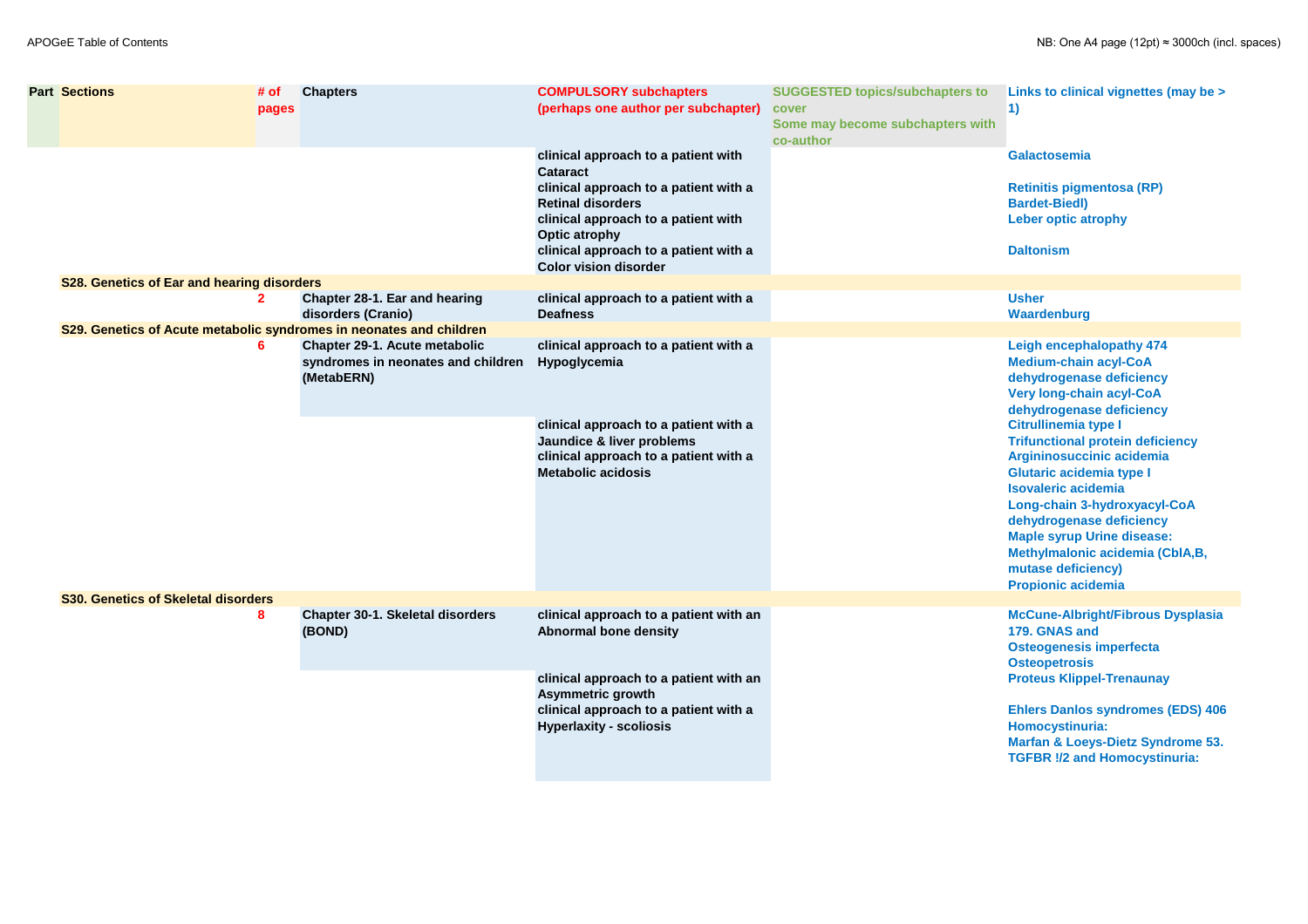| <b>Part Sections</b>                                       | # of<br>pages | <b>Chapters</b>                                                                                       | <b>COMPULSORY subchapters</b><br>(perhaps one author per subchapter) | <b>SUGGESTED topics/subchapters to</b><br>cover<br>Some may become subchapters with<br>co-author                                                                                                                                                | Links to clinical vignettes (may be ><br>$\vert 1)$                                                                                                                                                                              |
|------------------------------------------------------------|---------------|-------------------------------------------------------------------------------------------------------|----------------------------------------------------------------------|-------------------------------------------------------------------------------------------------------------------------------------------------------------------------------------------------------------------------------------------------|----------------------------------------------------------------------------------------------------------------------------------------------------------------------------------------------------------------------------------|
|                                                            |               |                                                                                                       | clinical approach to a patient with a<br>Chondrodysplasia            |                                                                                                                                                                                                                                                 | Achondroplasia & hypochondroplasia<br><b>Mukiple Synostosis (SYN 1), Tarsal-</b><br><b>Carpal Coalition, and Isolated Stapes</b><br><b>Ankylosis 47. NOG and</b><br><b>Chondrodysplasia punctata</b><br><b>Stickler syndrome</b> |
| <b>S31. Psychiatric disorders</b>                          |               |                                                                                                       |                                                                      |                                                                                                                                                                                                                                                 |                                                                                                                                                                                                                                  |
|                                                            | $\mathbf{3}$  | <b>Chapter 31-1. Psychiatric disorders</b>                                                            |                                                                      | Schizophrenia                                                                                                                                                                                                                                   |                                                                                                                                                                                                                                  |
| <b>S32. Genetics of Reproductive disorders</b>             |               |                                                                                                       |                                                                      |                                                                                                                                                                                                                                                 |                                                                                                                                                                                                                                  |
|                                                            | $\mathbf{3}$  | Chapter 32-1. Reproductive disorders Recurrent miscarriages                                           |                                                                      |                                                                                                                                                                                                                                                 | <b>Recurrent miscarriages</b>                                                                                                                                                                                                    |
|                                                            |               |                                                                                                       | <b>Infertility</b>                                                   |                                                                                                                                                                                                                                                 | <b>Klinefelter, Turner</b>                                                                                                                                                                                                       |
| <b>Part 5. GENETICS IN MEDICINE : oncogenetics</b>         |               |                                                                                                       |                                                                      |                                                                                                                                                                                                                                                 |                                                                                                                                                                                                                                  |
| S33. Genetic alterations in cancers                        |               |                                                                                                       |                                                                      |                                                                                                                                                                                                                                                 |                                                                                                                                                                                                                                  |
|                                                            | 12            | <b>Chapter 33-1. Genetic alterations in</b><br>cancers (GENTURIS)                                     |                                                                      | Genetic bases of carcinogenesis<br>Physiological functions of oncogenes<br>and tumor suppressor genes<br><b>MicroRNAs</b><br>Epigenetic changes and tumors<br>Driver mutations and passenger variants<br>Expression profile and tumor signature |                                                                                                                                                                                                                                  |
| S34. Oncogenetics and the genetic predisposition to cancer |               |                                                                                                       |                                                                      |                                                                                                                                                                                                                                                 |                                                                                                                                                                                                                                  |
|                                                            | $\mathbf{3}$  | <b>Chapter 34-1. Genetic predispositions</b><br>to common cancers: breast cancer                      |                                                                      |                                                                                                                                                                                                                                                 | <b>Breast Cancer BRCA1, BRCA2,</b><br>PALB2, RAD51                                                                                                                                                                               |
|                                                            | $\mathbf{3}$  | <b>Chapter 34-2. Genetic predispositions</b><br>to common cancers: colon cancer<br>and Lynch syndrome |                                                                      |                                                                                                                                                                                                                                                 | GLynch MLH1, MSH2, MSH6, PMS2,<br><b>EPCAM</b><br><b>Familial adenomatous polyposis</b><br>(FAP) and adenomatous polyposis<br>due to non-APC MUTYH, POLE,<br>POLD1, NTHL1                                                        |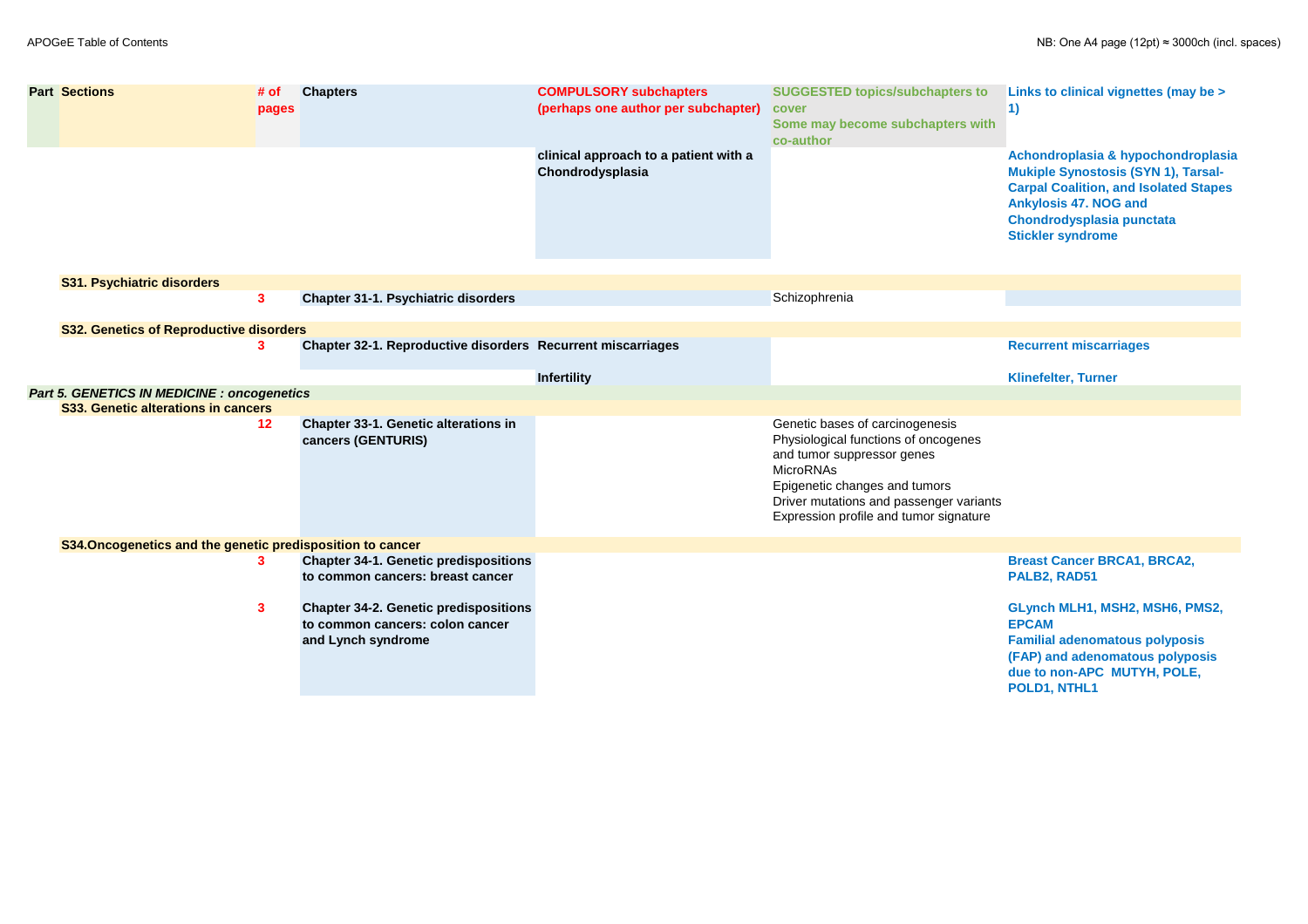| <b>Part Sections</b>                                                              | # of<br>pages    | <b>Chapters</b>                                                                                                                             | <b>COMPULSORY subchapters</b><br>(perhaps one author per subchapter) | <b>SUGGESTED topics/subchapters to</b><br>cover<br>Some may become subchapters with<br>co-author                        | Links to clinical vignettes (may be ><br>1)                                                                                                                                                                                                                                                                                                                                                                                                                                                                                                                                                                                                                                                                                                                                                                                                     |
|-----------------------------------------------------------------------------------|------------------|---------------------------------------------------------------------------------------------------------------------------------------------|----------------------------------------------------------------------|-------------------------------------------------------------------------------------------------------------------------|-------------------------------------------------------------------------------------------------------------------------------------------------------------------------------------------------------------------------------------------------------------------------------------------------------------------------------------------------------------------------------------------------------------------------------------------------------------------------------------------------------------------------------------------------------------------------------------------------------------------------------------------------------------------------------------------------------------------------------------------------------------------------------------------------------------------------------------------------|
|                                                                                   | 3                | <b>Chapter 34-3. Rare genetic</b><br>predispositions to cancers                                                                             | (may be subdivided in subgroups)                                     | General overview of rare predispositon<br>to cancers: many disorders in vignettes<br>(use tables and link to vignettes) | <b>Birt-Hogg-Dubé FLCN</b><br><b>AXIN2, Tooth Agenesis, and</b><br><b>Colorectal Cancer 37.</b><br><b>Cowden (PTEN hamartoma tumour</b><br>syndrome (PHTS)) 564, PIK3CA,<br>AKT1<br><b>Diffuse Gastric Cancer (HDGC) CDH1</b><br><b>Familial pituitary cancers AIP</b><br><b>Fanconi Anemia 172.</b><br><b>Gorlin Basal Cell Nevus Syndrome 31.</b><br><b>Hereditary papillary carcinoma FH,</b><br><b>MET</b><br>Juvenile polyposis BMPR1A, SMAD4<br>(JPS) 578<br>Li-fraumeni TP53, CHEK2 (LFS) 584<br><b>Melanoma malignant, familial</b><br>CDKN2A, MITF, BAP1, POT1, CDK4<br><b>MEN1</b><br><b>MEN2 69. RET</b><br><b>Neurofibromatosis type 1 (NF1) 506</b><br><b>Neurofibromatosis type 2 (NF2) 596</b><br><b>Ovarian cancer</b><br>Paraganglioma-pheochromocytome<br>syndrome SDH, TMEM127, MAX,<br>EPAS1<br>Peutz-Jeahers 77, STK11 and |
| <b>Part 6. GENETICS IN MEDICINE : Clinical vignettes</b><br><b>S35. Vignettes</b> |                  |                                                                                                                                             |                                                                      |                                                                                                                         |                                                                                                                                                                                                                                                                                                                                                                                                                                                                                                                                                                                                                                                                                                                                                                                                                                                 |
|                                                                                   |                  | Chapter 35(see specific xls file)                                                                                                           |                                                                      | <b>General list</b><br>Cancer-predisposing list                                                                         |                                                                                                                                                                                                                                                                                                                                                                                                                                                                                                                                                                                                                                                                                                                                                                                                                                                 |
| <b>Part 7. Personalized medicine</b><br>S36. Personalized genomic medicine        |                  | <b>Chapter 36-1. Pharmacogenetics</b><br><b>Chapter 36-2. Theranostics</b><br><b>Chapter 36-3. Personalized genomic</b><br>medicine         |                                                                      | Personalized genomic medicine<br>Genetic profiling (recreational genetics)                                              |                                                                                                                                                                                                                                                                                                                                                                                                                                                                                                                                                                                                                                                                                                                                                                                                                                                 |
| Part 8. Screening for genetic disease                                             |                  |                                                                                                                                             |                                                                      |                                                                                                                         |                                                                                                                                                                                                                                                                                                                                                                                                                                                                                                                                                                                                                                                                                                                                                                                                                                                 |
| <b>S37. Postnatal genetic screening</b>                                           | $\mathbf 2$<br>Δ | <b>Chapter 37-1. Family screening</b><br><b>Chapter 37-2. Post-natal population</b><br>screening<br><b>Chapter 37-3. Prenatal screening</b> |                                                                      |                                                                                                                         |                                                                                                                                                                                                                                                                                                                                                                                                                                                                                                                                                                                                                                                                                                                                                                                                                                                 |